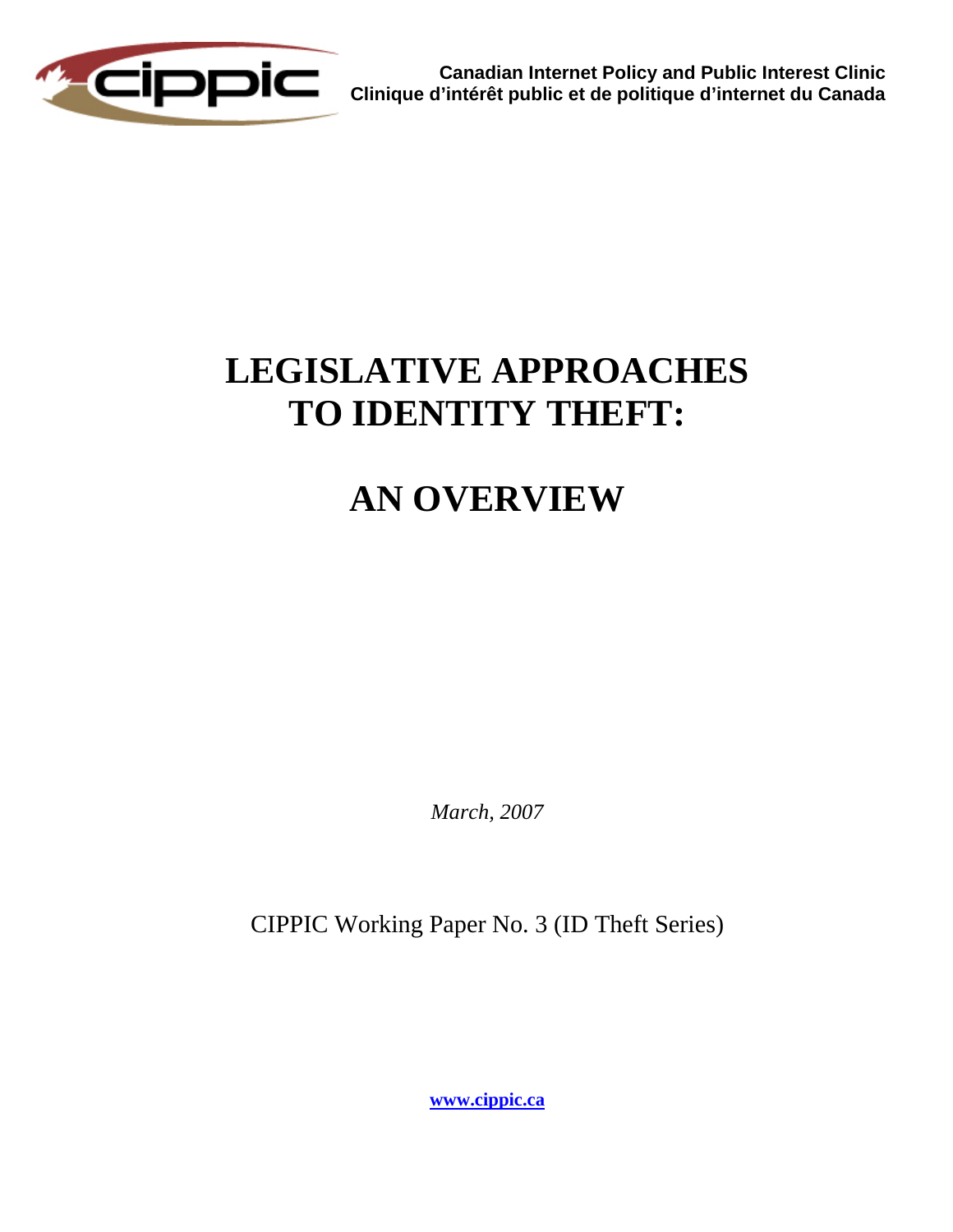## **CIPPIC Identity Theft Working Paper Series**

This series of working papers, researched in 2006, is designed to provide relevant and useful information to public and private sector organizations struggling with the growing problem of identity theft and fraud. It is funded by a grant from the Ontario Research Network on Electronic Commerce (ORNEC), a consortium of private sector organizations, government agencies, and academic institutions. These working papers are part of a broader ORNEC research project on identity theft, involving researchers from multiple disciplines and four post-secondary institutions. For more information on the ORNEC project, see [www.ornec.ca](http://www.ornec.ca/) .

Senior Researcher: Wendy Parkes Research Assistant: Thomas Legault Project Director: Philippa Lawson

#### **Suggested Citation:**

CIPPIC (2007), "Legislative Approaches to Identity Theft", CIPPIC Working Paper No.3 (ID Theft Series), March 2007, Ottawa: Canadian Internet Policy and Public Interest Clinic.

#### **Working Paper Series:**

No.1: Identity Theft: Introduction and Background No.2: Techniques of Identity Theft

No.3: Legislative Approaches to Identity Theft: An Overview

No.3A: Canadian Legislation Relevant to Identity Theft: Annotated Review

No.3B: United States Legislation Relevant to Identity Theft: Annotated Review

No.3C: Australian, French, and U.K. Legislation Relevant to Identity Theft: Annotated Review

No.4: Caselaw on Identity Theft

No.5: Enforcement of Identity Theft Laws

No.6: Policy Approaches to Identity Theft

No.7: Identity Theft: Bibliography

## **CIPPIC**

The Canadian Internet Policy and Public Interest Clinic (CIPPIC) was established at the Faculty of Law, University of Ottawa, in 2003. CIPPIC's mission is to fill voids in law and public policy formation on issues arising from the use of new technologies. The clinic provides undergraduate and graduate law students with a hands-on educational experience in public interest research and advocacy, while fulfilling its mission of contributing effectively to the development of law and policy on emerging issues.

Canadian Internet Policy and Public Interest Clinic (CIPPIC) University of Ottawa, Faculty of Law 57 Louis Pasteur, Ottawa, ON K1N 6N5 tel: 613-562-5800 x2553 fax: 613-562-5417

[www.cippic.ca](http://www.cippic.ca/)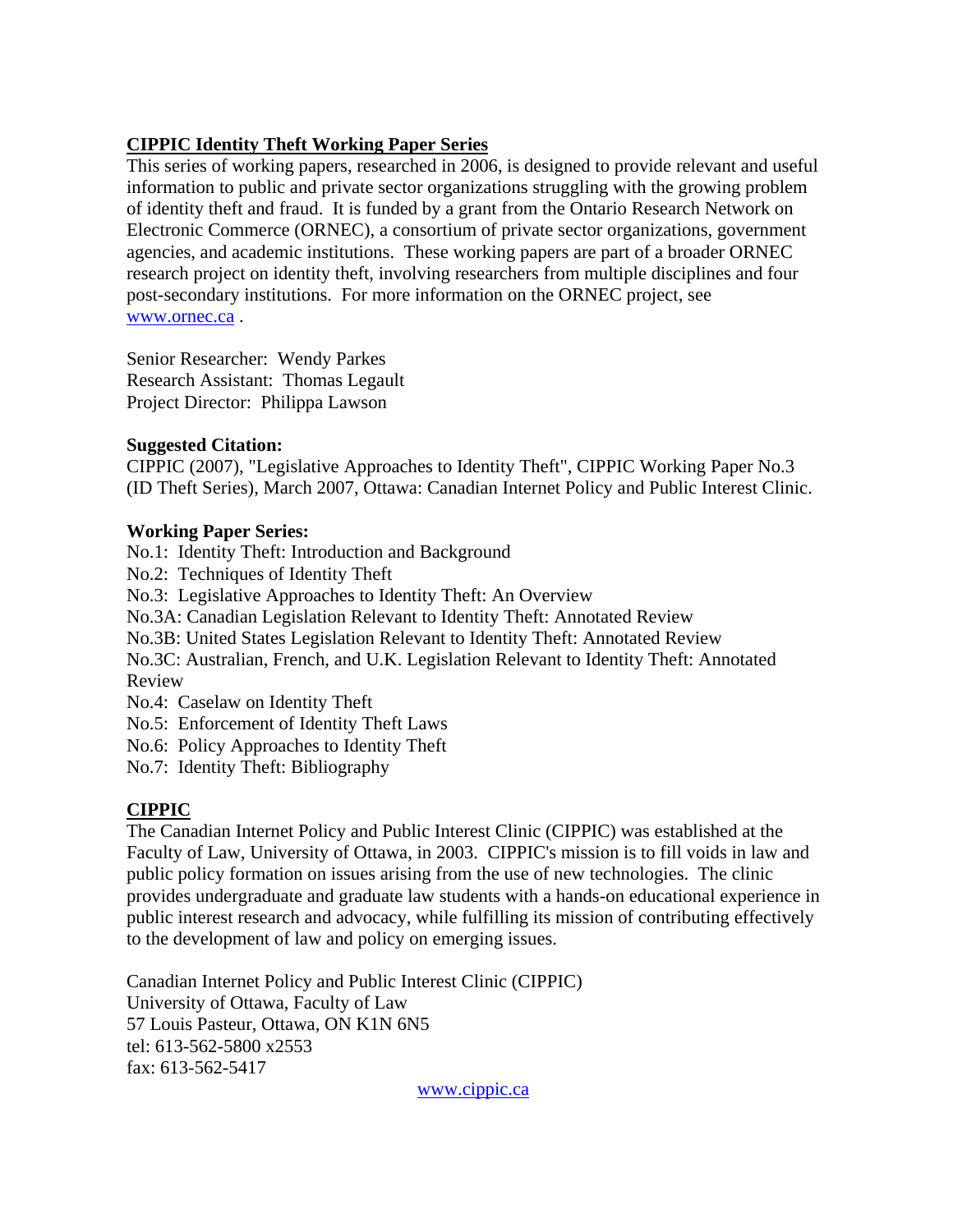## **EXECUTIVE SUMMARY**

This Working Paper examines the legislative framework relating to identity theft in Canada, the U.S., U.K., Australia and France, as of December 2006. It provides an overview of relevant legislation in the five jurisdictions, while the three supplementary papers listed below provide an annotated inventory of existing and proposed laws in each jurisdiction, along with statutory excerpts.

Working Paper No.3A: Canadian Legislation Relevant to Identity Theft: Annotated Review Working Paper No.3B: United States Legislation Relevant to Identity Theft: Annotated Review

Working Paper No.3C: Australian, French, and U.K. Legislation Relevant to Identity Theft: Annotated Review

The legislation examined falls into four general categories: criminal law, privacy law, consumer law, and laws relating to issuing government identity documents. The U.S. federal government and California have statutes directly focused on identity theft, and these receive particular attention.

Our analysis reveals that the focus of most non-criminal legislation is the aftermath of identity theft, as opposed to its prevention. In Canada, numerous provisions in the *Criminal Code* outlaw the fraudulent use of personal information, but mere unauthorized possession of another's personal information is not an offence. No Canadian legislation focuses on identity theft *per se* and the term "identity theft" is nowhere defined in Canadian legislation.

With the possible exception of laws directed at real estate fraud, the U.S. legal framework pertaining to identity theft is far more developed than that of Canada, with a host of laws in the former directed specifically at the problem. Although Canadian privacy laws are more comprehensive than those in the U.S., Canada notably lacks a data security breach notification law. (See CIPPIC's White Paper, *Approaches to Security Breach Notification*). There are also gaps in Canadian consumer protection law, especially relating to credit bureau security freezes and to the authentication practices of credit bureaus and credit issuers.

## **NOTE RE TERMINOLOGY**

The term "identity theft", as used in this Working Paper series, refers broadly to the combination of unauthorized collection and fraudulent use of someone else's personal information. It thus encompasses a number of activities, including collection of personal information (which may or may not be undertaken in an illegal manner), creation of false identity documents, and fraudulent use of the personal information. Many commentators have pointed out that the term "identity theft" is commonly used to mean "identity fraud", and that the concepts of "theft" and "fraud" should be separated. While we have attempted to separate these concepts, we use the term "identity theft" in the broader sense described above. The issue of terminology is discussed further in this first paper of the ID Theft Working Paper series.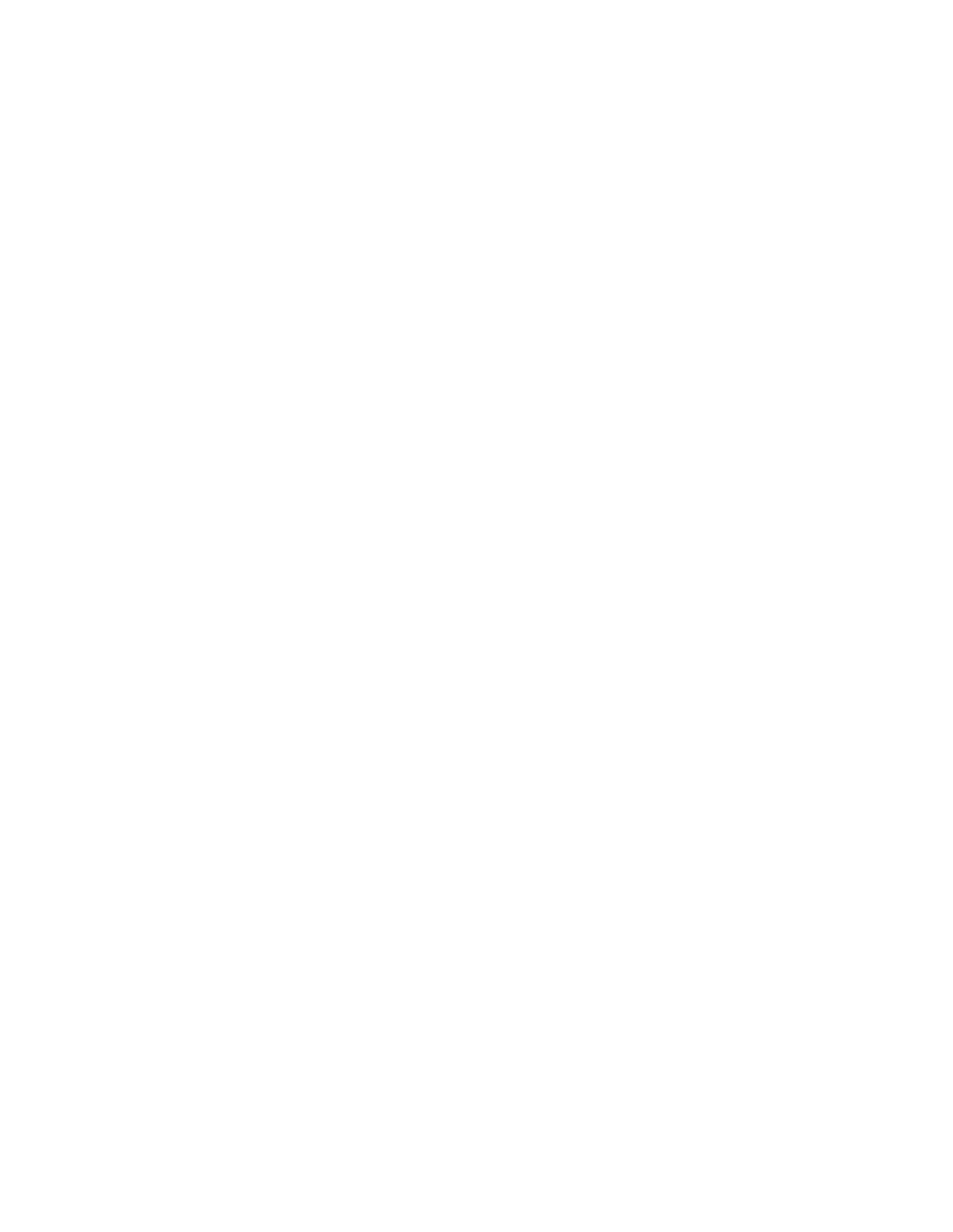## **TABLE OF CONTENTS**

|    |        |                      | Page |
|----|--------|----------------------|------|
| 1. |        |                      |      |
| 2. |        |                      |      |
|    | 2.1.   |                      |      |
|    | 2.2.   |                      |      |
| 3. |        |                      |      |
|    |        |                      |      |
|    | 3.1.   |                      |      |
|    | 3.1.1. |                      |      |
|    | 3.1.2. |                      |      |
|    | 3.1.3. |                      |      |
|    | 3.1.4. |                      |      |
|    | 3.1.5. |                      |      |
|    | 3.2.   |                      |      |
|    | 3.2.1. |                      |      |
|    | 3.2.2. |                      |      |
|    | 3.2.3. |                      |      |
|    | 3.2.4. |                      |      |
|    | 3.2.5. |                      |      |
|    | 3.2.6. |                      |      |
|    | 3.3.   |                      |      |
|    | 3.3.1. |                      |      |
|    | 3.3.2. |                      |      |
|    | 3.3.3. |                      |      |
|    | 3.3.4. |                      |      |
|    | 3.3.5. |                      |      |
|    | 3.3.6. |                      |      |
|    | 3.4.   |                      |      |
|    | 3.4.1. |                      |      |
|    | 3.4.2. |                      |      |
|    | 3.4.3. |                      |      |
|    | 3.4.4. |                      |      |
|    | 3.5.   |                      |      |
|    | 3.5.1. |                      |      |
|    | 3.5.2. |                      |      |
|    | 3.5.3. |                      |      |
|    | 3.6.   |                      |      |
| 4. |        |                      |      |
|    | 4.1.   |                      |      |
|    | 4.2.   |                      |      |
|    | 4.2.1. |                      |      |
|    |        | 4.2.1.1.             |      |
|    |        | 4.2.1.2.             |      |
|    |        | 4.2.1.3.             |      |
|    |        | 4.2.1.4.             |      |
|    |        | 4.2.1.5.<br>4.2.1.6. |      |
|    | 4.2.2. |                      |      |
|    | 4.2.3. |                      |      |
|    |        |                      |      |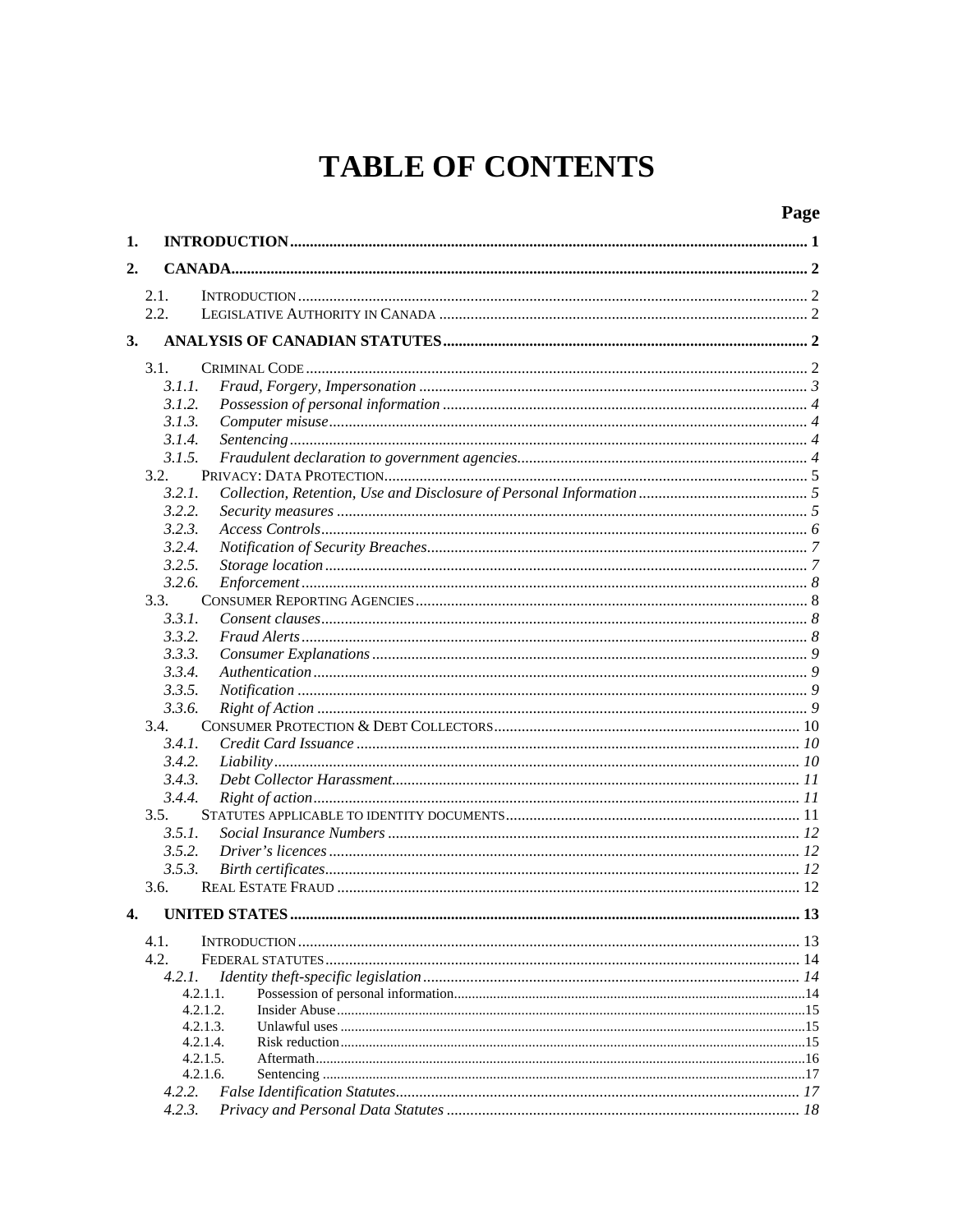| 4231     |  |
|----------|--|
| 4.2.3.2  |  |
| 4.2.3.3. |  |
|          |  |
| 4.2.4.1  |  |
| 4.2.4.2. |  |
| 4.2.4.3. |  |
| 4.2.5.   |  |
| 4.2.6.   |  |
| 4.3.     |  |
| 4.3.1.   |  |
| 4.3.2.   |  |
| 4.3.3.   |  |
| 4.3.4.   |  |
| 4.3.5.   |  |
|          |  |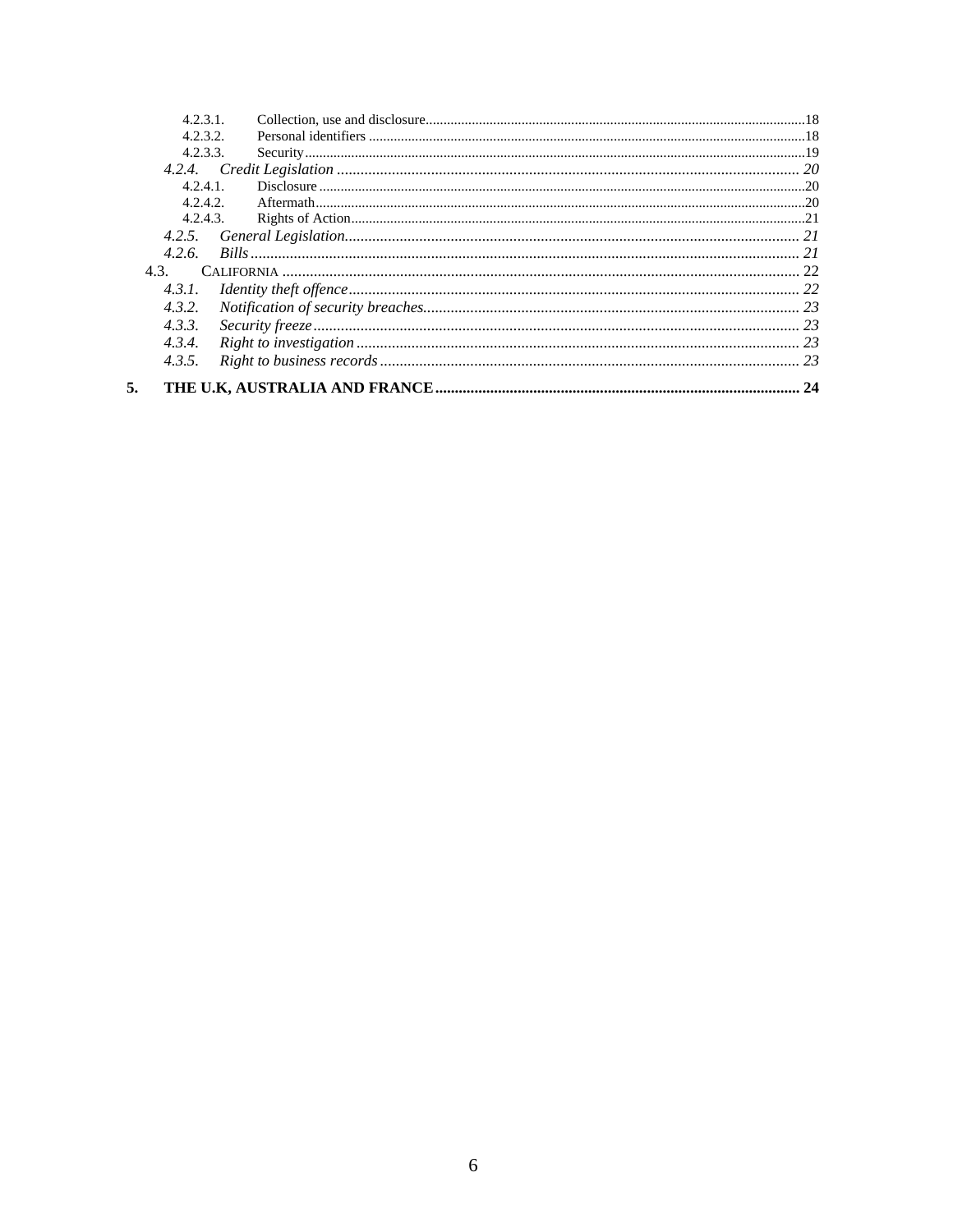## <span id="page-6-0"></span>**1. INTRODUCTION**

One of the keys to combating identity theft is having effective legislation for its prevention, detection and mitigation. Statutory measures alone are not, of course, a complete solution: also important are enforcement, sound policies and effective public and private sector practices. Comprehensive education and awareness programs, effective reporting mechanisms and prudent choices on the part of individuals are also part of the solution. However, a strong legal framework can also provide a foundation for tackling the problems associated with identity theft.

During the last decade, Canada, the U.S. and other countries have passed legislation that directly and indirectly pertain to identity theft. The U.S. has been especially proactive on this front. With time, legislative activity will increase as governments react to the increasingly pervasive and sophisticated nature of identity theft and respond to growing public awareness and demands for action.

Statutory measures applicable to identity theft fall into two groups: 1) prevention measures, which aim to deter identity fraud; and 2) enforcement measures, aimed at detection, prosecution and conviction of identity thieves and mitigation of the impact on victims. Some statutes specifically target identity fraud, while others have different stated objectives but in effect do address various aspects of the problem. The latter include statutes prohibiting business practices that facilitate identity theft, those instituting procedures for issuing government identification documents, and legislation related to privacy and information collection and management.

This Working Paper analyses existing and proposed statutory measures in Canada, the U.S., the U.K., Australia and France, which aim to prevent or reduce the prevalence of identity theft and deal with its aftermath. Supplementary Working Papers 3A, 3B, and 3C provide an annotated inventory of applicable legislation in each country, including proposed legislation in Canada and the U.S. Excerpts from relevant statutes are provided in appendices to these papers. Legislation and caselaw relating specifically to the disclosure of security breaches are reviewed separately in the CIPPIC White Paper, "Approaches to Security Breach Notification".<sup>[1](#page-6-1)</sup>

These papers fill a gap in the literature on identity theft, in that they contain the first comprehensive review of Canadian legislation that can be used against identity theft, and the first comparative review of various countries' identity theft statutes of which we are aware.

<span id="page-6-1"></span><sup>1</sup> <sup>1</sup> Canadian Internet Policy and Public Interest Clinic ("CIPPIC"), Approaches to Security Breach Notification: A White Paper (9 January 2007), online: <www.cippic.ca>.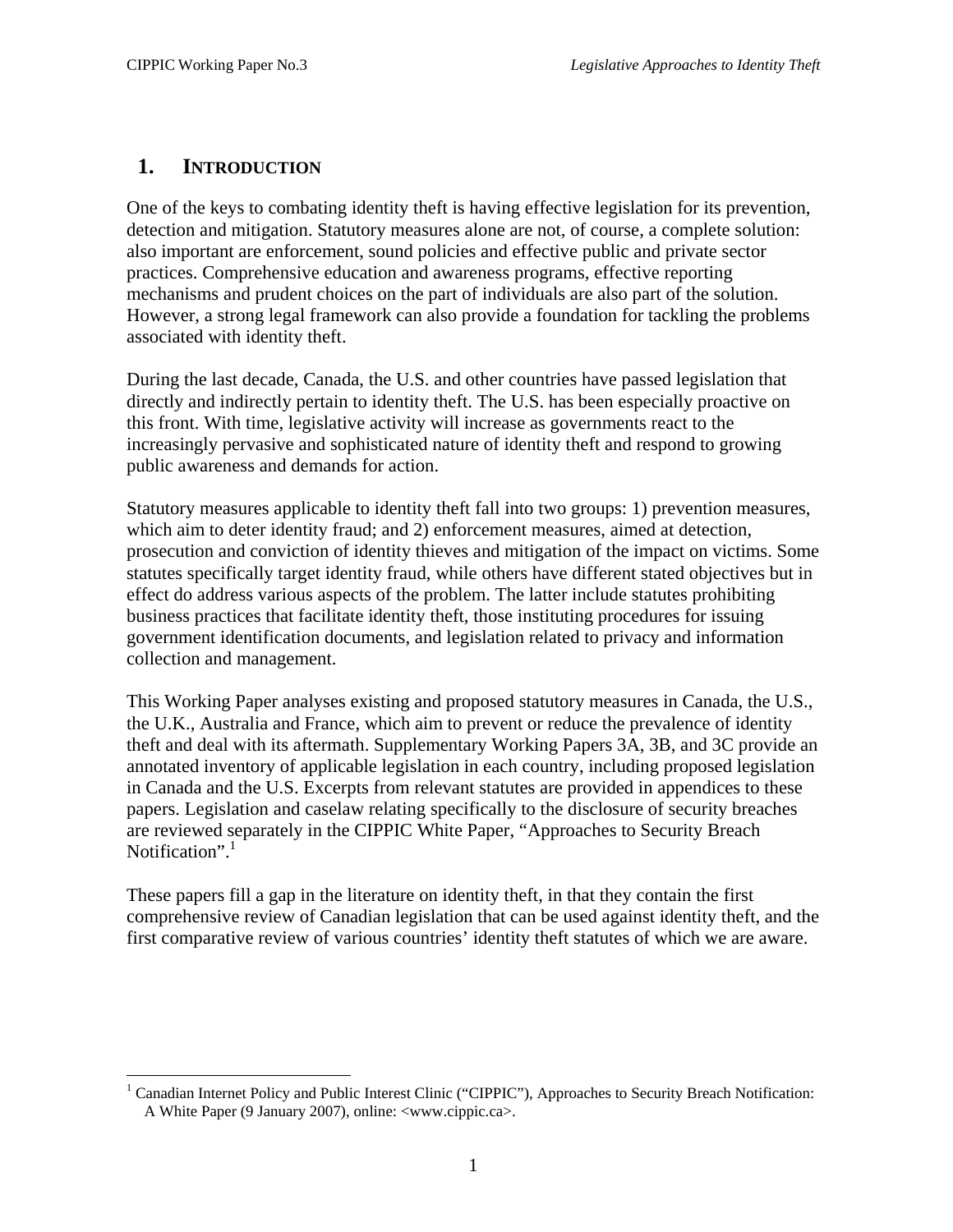## <span id="page-7-0"></span>**2. CANADA**

### **2.1. Introduction**

In Canada, statutory measures applicable to identity theft are primarily found in the *Criminal Code*, and in privacy and consumer protection legislation. Privacy and consumer protection statutes may be federal or provincial. Collectively, this legislation applies to a wide range of identity theft techniques.

*Criminal Code* measures target the fraudulent use of personal information, while privacy legislation limits one's ability to acquire personally identifiable information by regulating its collection and disclosure. Consumer statutes generally target the aftermath of identity theft rather than its prevention. For example, they limit liability for unauthorized charges to a credit account and regulate the tactics and behaviour of debt collectors. Identity document statutes pertain to government-issued documents, such as Social Insurance Number cards, passports, birth certificates and driver's licences.

It should be noted that, at the time of writing, there is no statutory definition of identity theft in Canada. The issue of terminology is discussed in the first Working Paper in this series: "Introduction and Background". 'Personal information' is defined in the *Personal Information Protection and Electronic Documents Act* ("PIPEDA") and in certain provincial privacy statutes*. [2](#page-7-1)*

## **2.2. Legislative Authority in Canada**

In Canada, authority to enact legislation is divided between the Parliament of Canada and the provincial legislatures, as set out in the Constitution. The federal government's sphere of authority includes unemployment insurance, banks, and criminal and privacy matters. The provincial sphere includes consumer reporting agencies, consumer protection, collection agencies, highway and transportation, personal health, vital statistics and privacy. Some provinces' private sector privacy legislation is substantially similar to and overrides federal privacy laws; this is the case in British Columbia, Quebec and Alberta.

## **3. ANALYSIS OF CANADIAN STATUTES**

A variety of Canadian statutes relate to prevention, detection and mitigation of identity theft. In this section, we examine general trends and omissions.

## **3.1. Criminal Code**

<u>.</u>

The *Criminal Code* does not contain a specific identity theft offence. However, it does criminalize fraud (s.380), forgery (s.366), uttering a forged document (s.368), theft, forgery

<span id="page-7-1"></span><sup>2</sup> *Personal Information Protection and Electronic Documents Act*, S.C. 2000, c. 5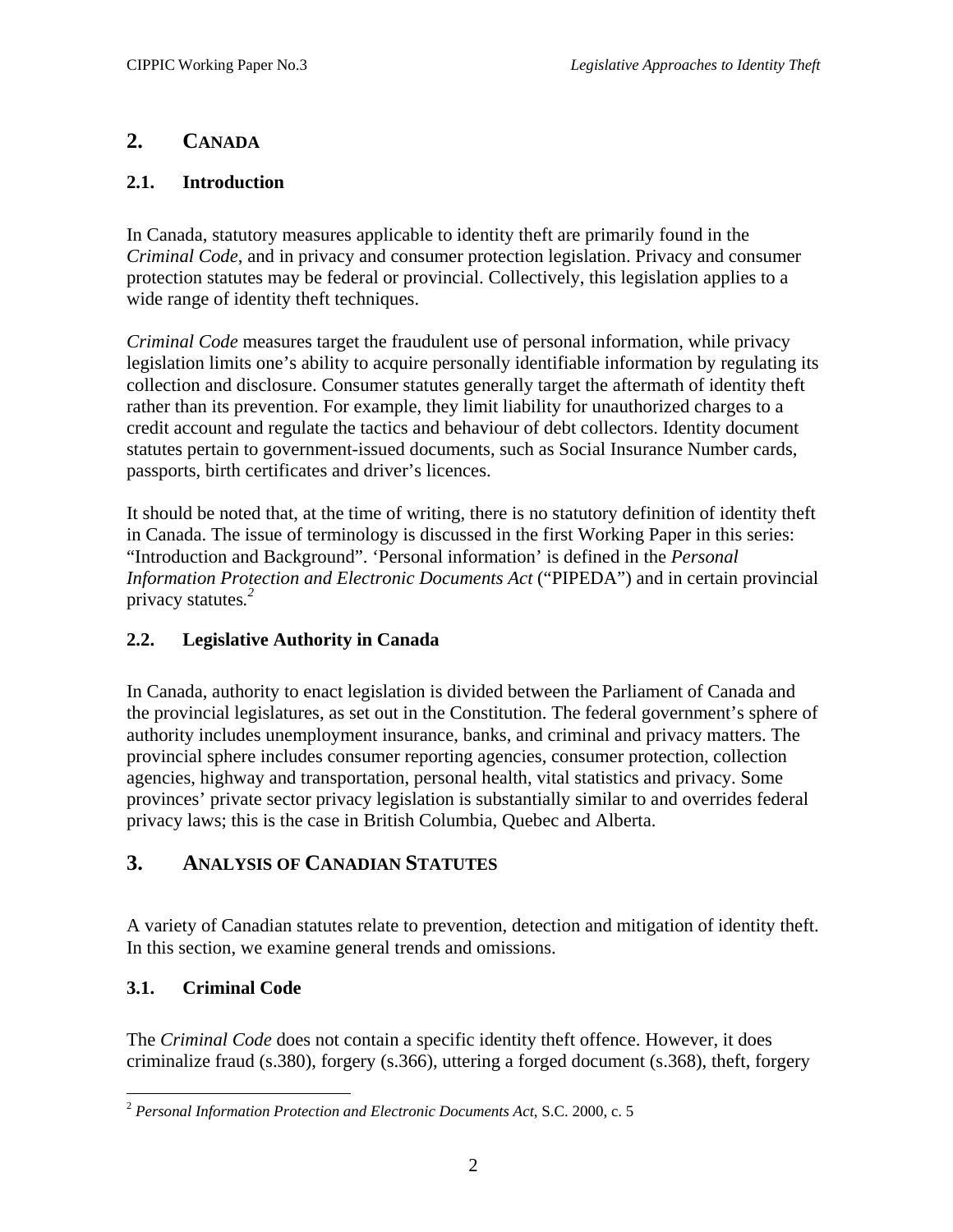<span id="page-8-0"></span>etc. of a credit/debit card (s. 342), unauthorized use of a computer (s. 342.1), personation (s.403), forgery of or uttering a forged passport (s. 57), theft (s. 322), possession of property obtained by crime (s. 354) and conspiracy to commit an indictable offence (s.  $465(1)(c)$ . If done with intent to defraud, the Code also criminalizes the making, executing, drawing, signing, accepting or endorsing of a document in the name or on the account of another person (s. 374).

These provisions cover most fraudulent *uses* of personal information by identity thieves, but they do not address the unauthorized *acquisition and possession* of personal information by thieves. Other than in limited circumstances, the collection and possession of personal information, the starting point for identity theft, is not criminalized. This is not surprising, as identity theft was not the issue it is today when the Code was last amended.

In its 2004 and 2006 consultation papers the Department of Justice identified and requested comment on a number of perceived gaps in the *Criminal Code* with respect to identity theft.<sup>[3](#page-8-1)</sup> Some of these are discussed below.

### 3.1.1. Fraud, Forgery, Impersonation

The fraud and forgery provisions in the Code are widely used to charge and convict identity thieves, who often use these techniques. The focus of criminal prohibitions on fraud is on the consequences for the organization that is defrauded, however, and not on the damages incurred by individual victims. For example, Section 342, concerning theft and forgery of credit cards, criminalizes the thief's abuse of the credit card system rather than the abuse of the victim's identity *per se*.

The "personation" offence found at s. 403 of the *Criminal Code* makes the fraudulent impersonation of any person, living or dead, for one of three specified intents, an offence. The intents include intent to cause disadvantage, to gain advantage or to obtain property. In the 2005 case of *R. v. Boyle*, the court held that the words "gain an advantage" could scarcely be more broad in scope.<sup>[4](#page-8-2)</sup> In this case, "gain[ing] an advantage" included obtaining a new driver's licence in another individual's name in order to hide one's past. The court found it irrelevant that the thief did not steal money or gain any other advantage: the intent to gain an advantage was enough to trigger Section 403.

However, s.403 does not currently cover impersonation of a fictitious person. It is possible that other offences, such as uttering a forged document, would capture this.<sup>[5](#page-8-3)</sup>

<u>.</u>

<span id="page-8-1"></span><sup>3</sup> Department of Justice, *Consultation Document on Identity Theft* (October 2004) and *Identity Theft:*  Consultations on Proposals to Amend the Criminal Code (June 2006). Not publicly available.<br>  ${}^{4}R$  v. Boyle, [2005] B.C.J. No. 2501 (B.C.C.A.) (Q.L.) 2005 B.C.C.A. 537.<br>  ${}^{5}$  Department of Justice (2004), supra note 3

<span id="page-8-2"></span>

<span id="page-8-3"></span>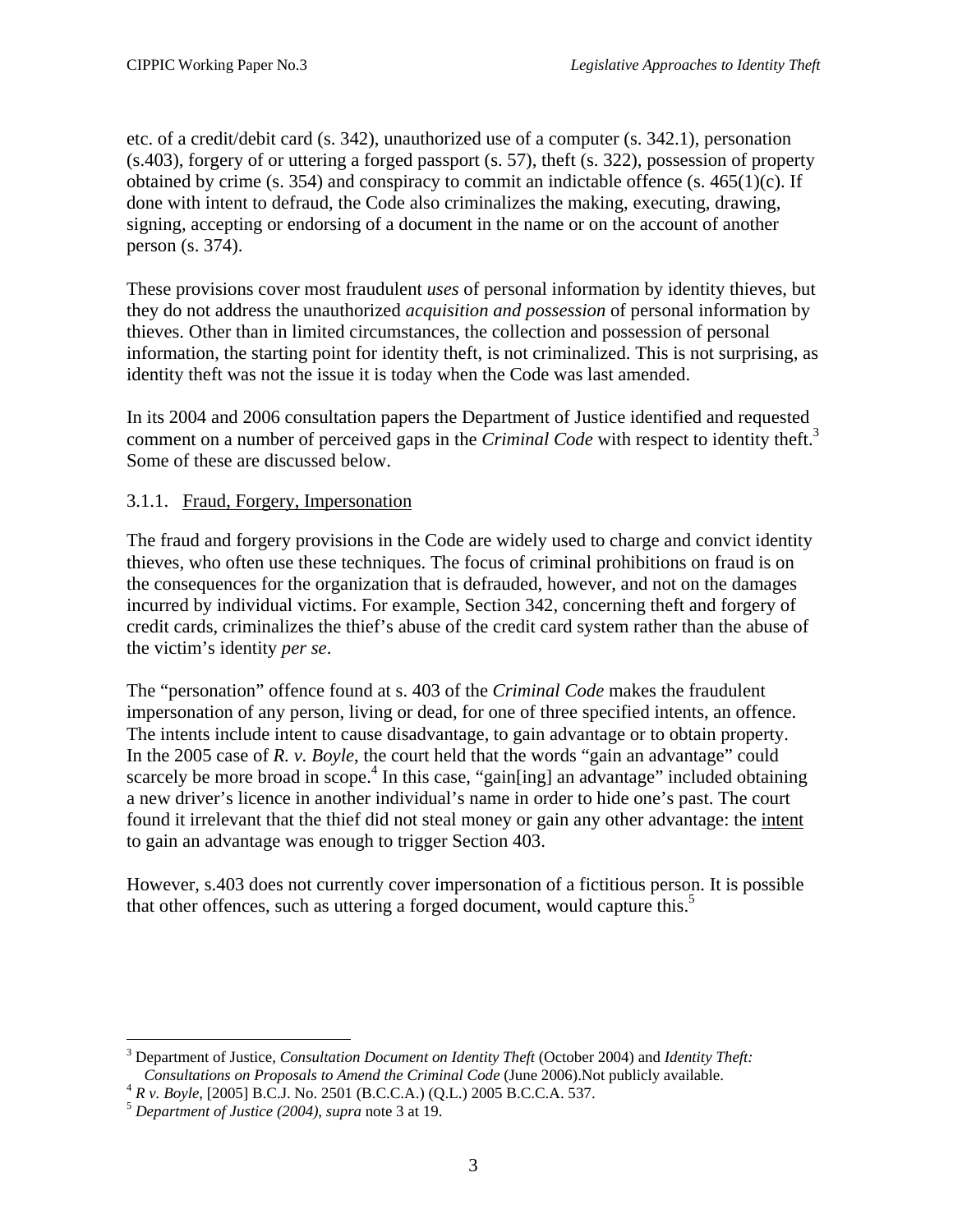### <span id="page-9-0"></span>3.1.2. Possession of personal information

Under the *Criminal Code,* mere possession of personal information is not an offence. This is consistent with *Charter* jurisprudence and the general requirement for *mens rea* in criminal offences. The *Code* does contain two provisions that prohibit the *fraudulent* possession of two types of personal information: computer passwords  $(s.342.1(1)(d))$ , and credit card data (s.342(3)). Even in these cases, mere possession is insufficient; some kind of fraud or lack of justification for that possession must be made out. In all other cases, until the personal information misappropriated by thieves is used to commit another offence, no crime has been committed.

Several organizations, including the Canadian Bankers Association, have criticized this gap in the legislation.<sup>[6](#page-9-1)</sup> The Department of Justice, in its consultation papers on identity theft, identified the possibility of creating an offence of possessing (and trafficking in) personally identifiable information with intent to commit fraud, possibly with a reverse onus on defendants to prove the legitimacy of their information possession.<sup>[7](#page-9-2)</sup>

#### 3.1.3. Computer misuse

Technology - particularly computers and the internet - is routinely used to perpetrate identity crimes. The computer misuse provisions of the *Criminal Code* are generally considered effective in this regard.<sup>[8](#page-9-3)</sup> The main deficiency of such provisions, in the context of identity theft, is that they do not apply when users are tricked into giving away their personal information via phishing schemes or through other online social engineering tactics.

#### 3.1.4. Sentencing

Another perceived gap in the *Criminal Code* is the lack of sentencing guidelines for identity theft crimes. The sentences for debit card fraud, for example, range from a fine to a few months in jail. Harsher sentences might deter potential perpetrators. This issue is discussed further in Working Paper No.5 on Enforcement of Identity Theft Laws.

#### 3.1.5. Fraudulent declaration to government agencies

Many statutes, such as the Ontario *Vital Statistics Act* and *Mortgage Brokers Act*, establish offences for providing false information to government agencies[.9](#page-9-4) Surprisingly, the *Vital Statistics Act* of British Columbia does not make it an offence to provide false information.<sup>10</sup>

<span id="page-9-1"></span><sup>1</sup>  $6$  Canadian Bankers Association, *Identity Theft: A prevention policy is needed*,  $2^e$  ed. (January 2005) at 4, online: <http://www.cba.ca/en/content/reports/Identity%20Theft%20-

<sup>%20</sup>A%20Prevention%20Policy%20is%20Needed%20ENG.pdf>. <sup>7</sup> *Department of Justice, supra* note 3. 8

<span id="page-9-2"></span>

<span id="page-9-3"></span> $8$  Michael W. Kim, "How countries handle computer crime" MIT 6.805/STS085: Ethics and Law on the Electronic Frontier (Fall 1997), <http://www.swiss.ai.mit.edu/6.805/student-papers/fall97-papers/kim-

<span id="page-9-4"></span>crime.html>. 9 *Vital Statistics Act*, R.S.O. 1990, c. V.4 and *Mortgage Brokers Act*, R.S.O. 1990, c. M.39. 10 *Vital Statistics Act*, R.S.B.C., 1996, c. 479.

<span id="page-9-5"></span>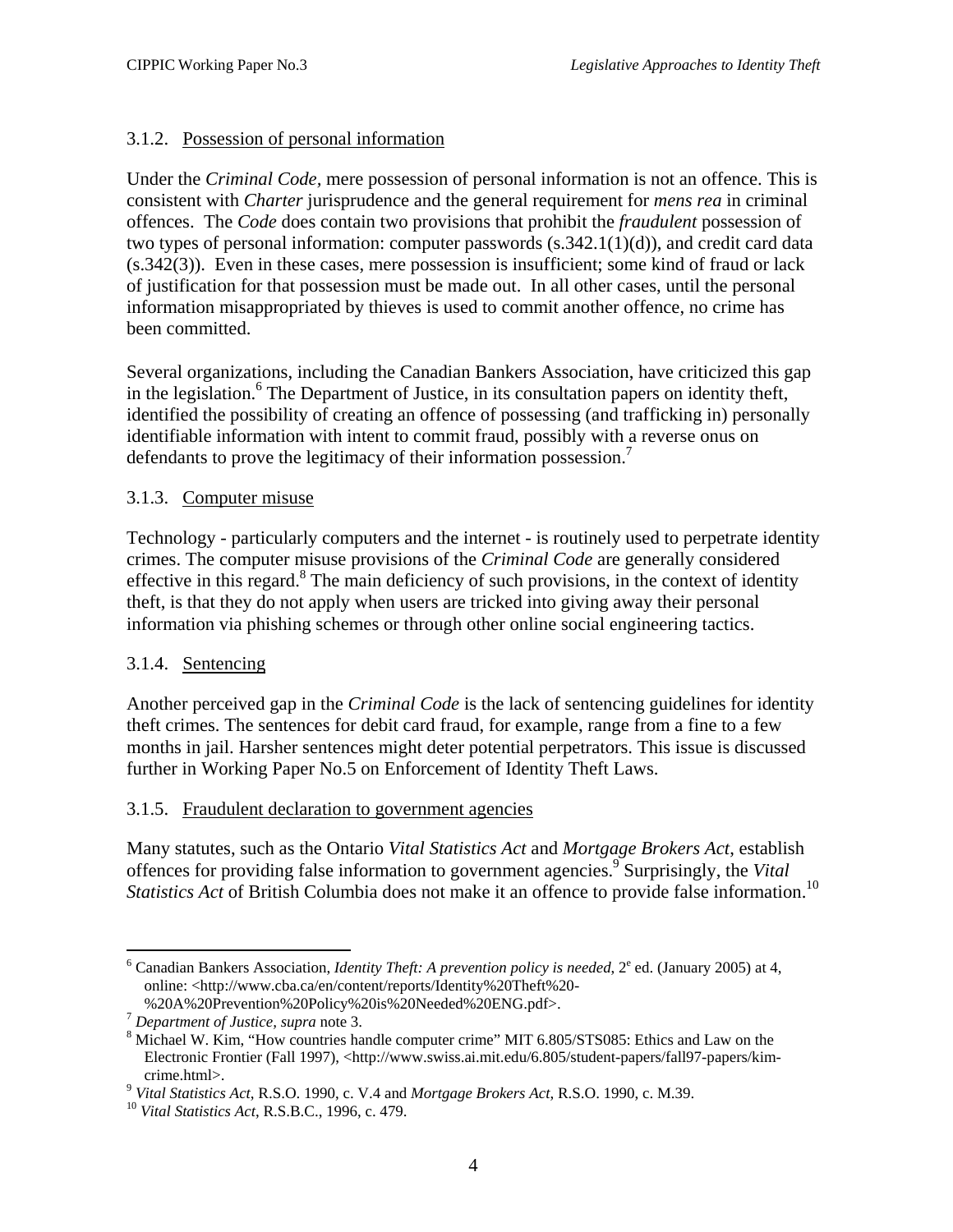<span id="page-10-0"></span>Sanctions can only be imposed if the fraudster refuses to return the fraudulently obtained certificate.

## **3.2. Privacy: Data Protection**

Canada has two categories of data protection statutes: public sector and private sector. The latter are more recent and, in some respects, are more stringent than the former. Most privacy statutes in Canada require organizations to take precautions to prevent unauthorized access to personal data under their control. "Personal information" is generally defined as "any [recorded] information about an identifiable individual".

### 3.2.1. Collection, Retention, Use and Disclosure of Personal Information

All Canadian privacy statutes limit the collection, use and disclosure of personal information by private organizations and/or public bodies. Collection, use and disclosure must be for "reasonable purposes" and with consent of the individual, unless specific exceptions apply. Under private sector statutes, collection of personal information must be limited to that which is necessary for the purposes identified by the organization, and personal information must be retained only as long as is necessary for the fulfilment of those purposes.

These restrictions could potentially reduce the risk of identity theft. However, research has demonstrated that many businesses fail to comply with basic requirements under the law.<sup>[11](#page-10-1)</sup> For example, some organizations do not limit their collection of personal information to what is necessary for the immediate transaction, and many organizations retain personal information longer than necessary. The result is that more personal information is vulnerable to identity theft should thieves obtain access to it, as they did in the January 2007 case of Winners/ $T$ JX. $^{12}$  $^{12}$  $^{12}$ 

#### 3.2.2. Security measures

Most data protection legislation includes a duty to take "reasonable security measures" to protect personal information from theft, loss and unauthorized access, use, collection, disclosure, copying, modification or disposal. The *Ontario Personal Health Information Protection Act* and *Vital Statistics Act* contain a similar provision: the latter requires that information be kept in a "safe place".<sup>13</sup> A notable exception is the decades-old federal *Privacy Act*, which has not been updated to deal with the challenges of new technologies.<sup>14</sup>

<span id="page-10-1"></span><sup>1</sup> 11 Canadian Internet Policy and Public Interest Clinic (CIPPIC), *Compliance with Canadian Data Protection Laws: Are Retailers Measuring Up?* (April 2006) at 3, online:

<span id="page-10-2"></span>

<sup>&</sup>lt;http://www.cippic.ca/en/news/documents/May1-06/PIPEDAComplianceReport.pdf>. 12 See news reports on the Winners/TJX case, such as <http://www.theregister.co.uk/2007/03/29/tjx\_creditcard\_debacle/>. See also Philippa Lawson and John Lawford, *Identity Theft: The Need for Better Consumer Protection (* Public Interest Advocacy Centre, November 2003) at 30, online: <http://www.piac.ca/files/idtheft.pdf>. For CIPPIC complaint re: Winners/TJX, see http://www.cippic.ca/en/projects-cases/privacy/pipeda-complaints/.

<span id="page-10-3"></span><sup>&</sup>lt;sup>13</sup> Personal Health Information Protection Act, S.O. 2004, c. 3, Sch. A and Vital Statistics Act, supra note 9.<br><sup>14</sup> Privacy Act, R.S. 1985, c. P-21.

<span id="page-10-4"></span>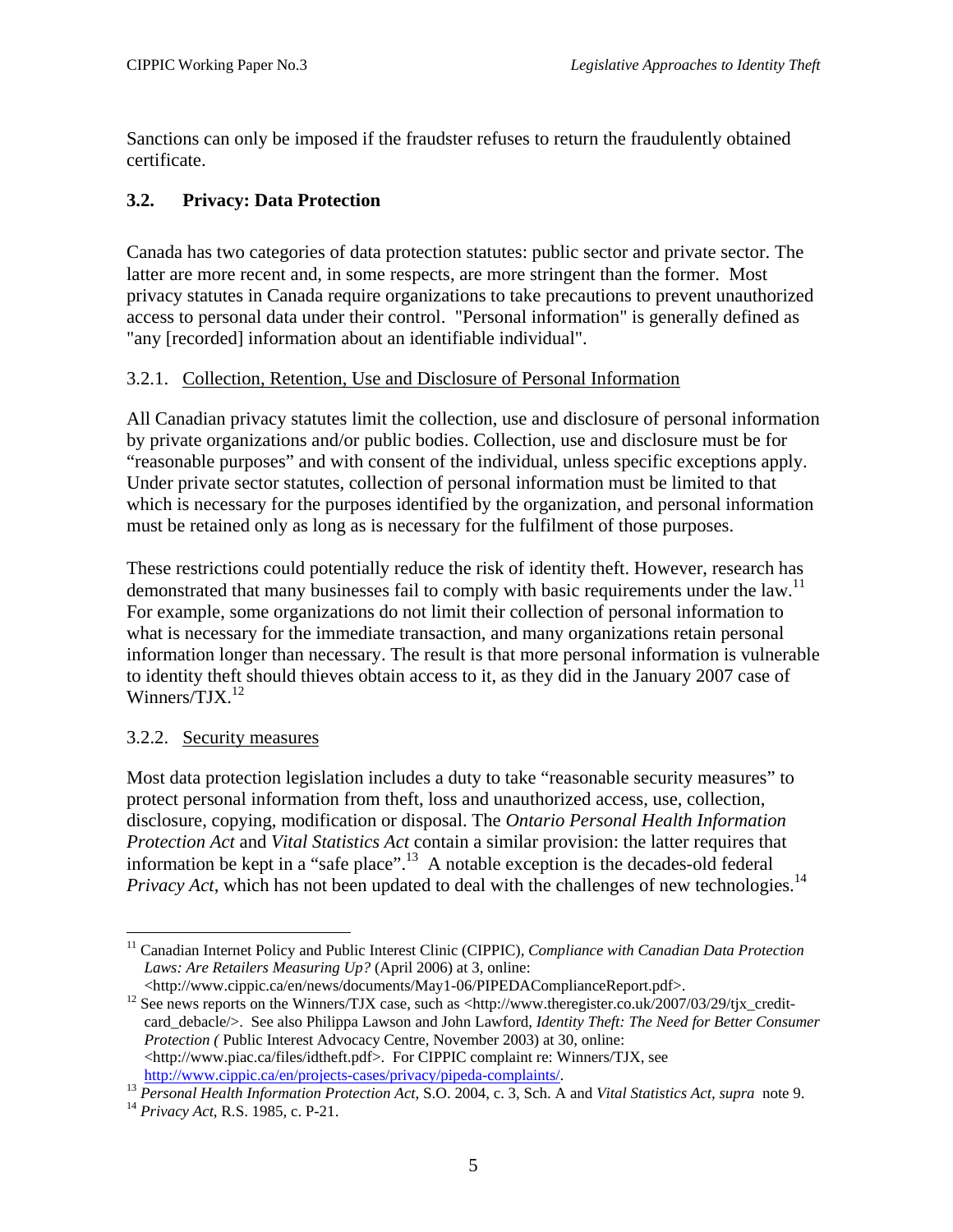<span id="page-11-0"></span>Under PIPEDA, security safeguards must be "appropriate to the sensitivity of the information".[15](#page-11-1) According to the British Columbia Information and Privacy Commissioner, for security measures to be reasonable they must be objectively diligent and prudent in all of the circumstances.<sup>16</sup> When evaluating the reasonableness of security measures, one must consider factors such as sensitivity of the personal information, documenting security measures, use of encryption and cost.

#### 3.2.3. Access Controls

1

Security measures may be considered unreasonable if information is not protected by access controls based on the "need-to-know" principle. If employees have access to information, the potential for insider abuse is greater. Only two statutes impose a duty to implement access controls on a "need to know" basis. The first is the Ontario *Freedom of Information and Protection of Privacy Act* regulations: "[e]very head shall ensure that only those individuals who need a record for the performance of their duties shall have access to it".<sup>17</sup>

The second is the Quebec statute, *An Act Respecting Access to Documents Held by Public Bodies and the Protection of Personal Information*. [18](#page-11-4) The wording of the provision differs significantly from the Ontario statute: "[e]very person qualified to receive nominative information within a public body has access to nominative information without the consent of the person concerned where such information is necessary for the discharge of his duties." If nominative information is not required to carry out duties, the person must get the consent of the person whose information is being sought.

PIPEDA makes reference to the need-to-know principle.<sup>19</sup> This is done as an example of an organizational protection measure under its requirement for security safeguards in Principle 7 of Schedule 1.

Mandating that access be limited to a need-to-know basis offers many advantages to the prevention of identity theft. First, it makes it difficult for an insider to provide information in response to a request from the outside. In order to access the information requested, the information must relate to an employee's duties. A second benefit is that it makes it harder to assemble large lists which can be sold. Although a list of information to which the employee legitimately has access could be produced, the employee could more easily be tied to that list. This increases his or her chances of getting caught and thus serves as a deterrent to insider abuse.

<span id="page-11-2"></span><span id="page-11-1"></span>

<sup>&</sup>lt;sup>15</sup> *Personal Information Protection and Electronic Documents Act, supra* note 2.<br><sup>16</sup> Office of the Information and Privacy Commissioner for British Columbia, *Investigation Report F06-01* (31) March 2006) at 14, online: [http://www.oipcbc.org/orders/investigation\\_reports/InvestigationReportF06-](http://www.oipcbc.org/orders/investigation_reports/InvestigationReportF06-01.pdf)

<span id="page-11-4"></span><span id="page-11-3"></span>

 $\frac{01.pdf}{17}$ .<br><sup>17</sup> Freedom of Information and Protection of Privacy Act, R.S.O. 1990, Reg. 460.<br><sup>18</sup> An Act Respecting Access to Documents Held by Public Bodies and the Protection of Personal Information, *R.S.Q., c. A-2.1.* 

<span id="page-11-5"></span><sup>19</sup> *Personal Information Protection and Electronic Documents Act, supra* note 2.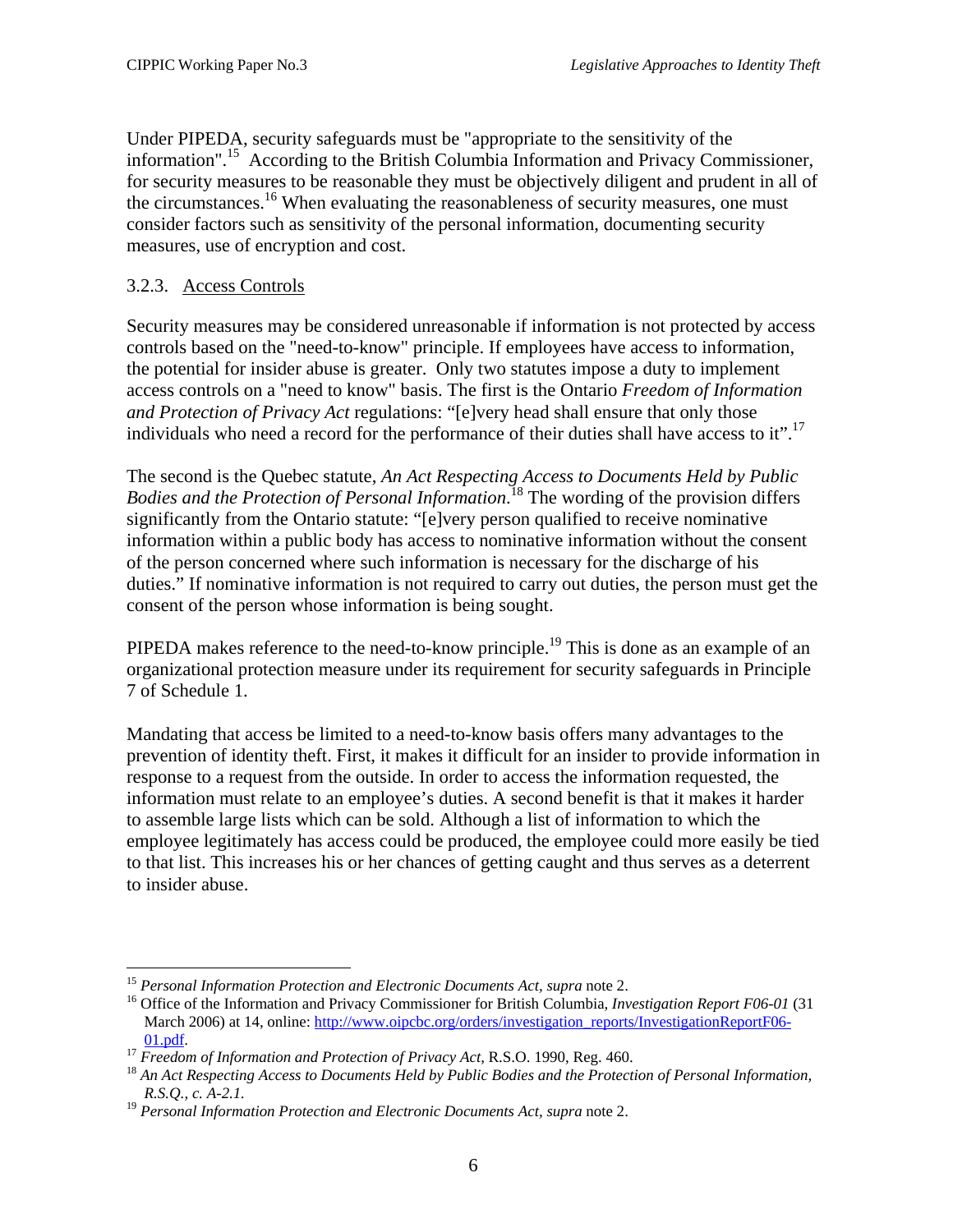#### <span id="page-12-0"></span>3.2.4. Notification of Security Breaches

Privacy laws seek to protect personal information by requiring organizations and public bodies to take reasonable security measures. However, security measures cannot be perfect and security breaches will inevitably occur.

As noted in the CIPPIC White Paper on Approaches to Security Breach Notification, the only Canadian statute that imposes a duty to warn affected individuals in case of unauthorized access is the *Ontario Personal Health Information Protection Act*. [20](#page-12-1) Section 12 of this statute imposes a duty to notify the owner of personal health information at the first reasonable opportunity if the information is stolen, lost, or accessed by unauthorized persons. Otherwise, in Canadian law there is no duty to notify affected individuals of a security breach, nor is there a duty to take reasonable steps to recover the breached information and to prevent further dissemination.

A provision similar to that in the Ontario statute has been proposed in two private member's bills, which are discussed in Working Paper 3A. While they are unlikely to pass, the bills represent the beginning of an interest on the part of legislators in an important aspect of identity theft. In Ontario, Bill 174, the *Consumer Reporting Amendment Act,* would impose a duty on consumer reporting agencies, on discovering that any of a consumer's information has been unlawfully disclosed, to immediately inform the consumer of the disclosure.<sup>21</sup> In Manitoba, Bill 207, the *Personal Information Protection and Identity Theft Protection Act,*  would impose a duty to notify the individual of any unauthorized access.<sup>22</sup> In addition, it would create two new causes of action for failure to notify an individual of the unauthorized access and for failure to protect personal information.

The Information and Privacy Commissioner of Ontario's security breach guidelines are worth noting, although they are not legally binding.<sup>23</sup> They suggest that individuals affected by a breach be notified. According to the guidelines, the two priorities following a breach are containment and notification. The notice should provide details of the extent of the breach and the specifics of the disclosed personal information. It should also provide details about the steps that have been taken to contain and address the breach, immediately and in the long term. $^{24}$  $^{24}$  $^{24}$ 

## 3.2.5. Storage location

Most privacy statutes do not require organizations to store personal information within Canada (and to thus protect the information from unauthorized access by foreign states such

1

<span id="page-12-1"></span><sup>20</sup> *Personal Health Information Protection Act, supra* note 13. 21 Bill 38 *-Consumer Reporting Amendment Act*, online:

<span id="page-12-2"></span>

<span id="page-12-3"></span>

http://www.ontla.on.ca/web/bills/bills\_detail.do?locale=en&BillID=438.22 Bill 200 *– The Personal Information Protection and Identity Theft Prevention Act*, online:

<span id="page-12-4"></span>http://web2.gov.mb.ca/bills/sess/b200e.php. 23 Information and Privacy Commissioner of Ontario, *What to do if a privacy breach occurs: Guidelines for government organizations* (May 2003) at 2, online: <http://www.ipc.on.ca/docs/prbreach.pdf>. 24 *Ibid*.

<span id="page-12-5"></span>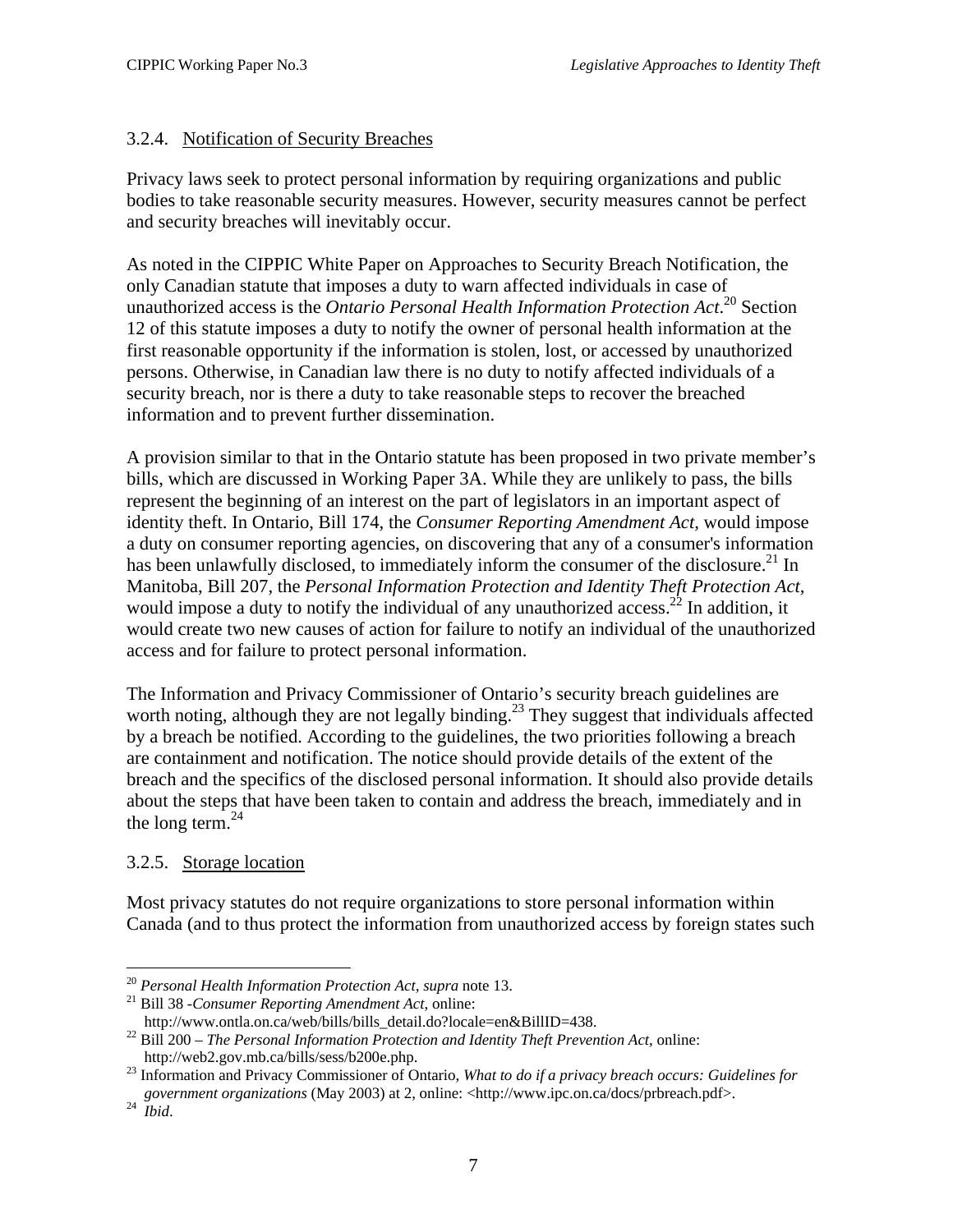<span id="page-13-0"></span>as under the USA PATRIOT Act).<sup>25</sup> Such a provision was adopted by the Nova Scotia legislature, however, in the *Personal Information International Disclosure Protection Act.*. [26](#page-13-2)

#### 3.2.6. Enforcement

Governmental organizations do not always respect privacy statutes, as evidenced by the investigation of the British Columbia Information and Privacy Commissioner into the sale of backup tapes. The Commissioner found that:

"There can be little debate about the inadequacy of existing provincial government policies and procedures respecting the secure destruction of personal information… Many provincial government ministries have not created procedures for the destruction of removable storage media, despite their obligation to do so according to central government policy."<sup>[27](#page-13-3)</sup>

## **3.3. Consumer Reporting Agencies**

There are numerous provincial statutes aimed at protecting the consumer from various marketplace abuses, including those involving identity fraud. By placing restrictions and imposing duties on credit agencies with respect to credit reports and the granting of credit, some of these statutes serve to protect consumers' personal information from abuse by identity thieves. However, such statutes are by no means free of deficiencies.

#### 3.3.1. Consent clauses

Special signed clauses are frequently used by merchants to obtain consumer consent to the collection from and disclosure to credit bureaus of their personal information. Such clauses may inform consumers but do not give them any power to limit the disclosure of their information, other than on a "take it or leave it" basis; credit grantors can refuse to extend credit unless consumers consent to the disclosure.<sup>28</sup> This puts into question the meaningfulness of the clauses.

## 3.3.2. Fraud Alerts

None of the statutes that apply to consumer reporting agencies, with the exception of the new Ontario *Consumer Protection and Service Modernization Act*, impose a duty to offer fraud alerts to consumers who have been victimized by identity fraud.<sup>29</sup> Currently, Canadian consumer reporting agencies offer fraud alerts on a voluntary basis. However, they make no

<span id="page-13-1"></span><sup>&</sup>lt;u>.</u> <sup>25</sup> *The Uniting and Strengthening America by Providing Appropriate Tools to Intercept and Obstruct Terrorism Act of 2001*, H.R. 3162, online: <http://www.epic.org/privacy/terrorism/hr3162.html>.<sup>26</sup> Bill 16, *Personal Information International Disclosure Protection Act*, S.N.S. 2006, c. 3.<br><sup>27</sup> Office of the Informati

<span id="page-13-2"></span>

<span id="page-13-3"></span>

<span id="page-13-4"></span>

<span id="page-13-5"></span><sup>&</sup>lt;http://www.e-laws.gov.on.ca/DBLaws/Statutes/English/90c33\_e.htm>*,*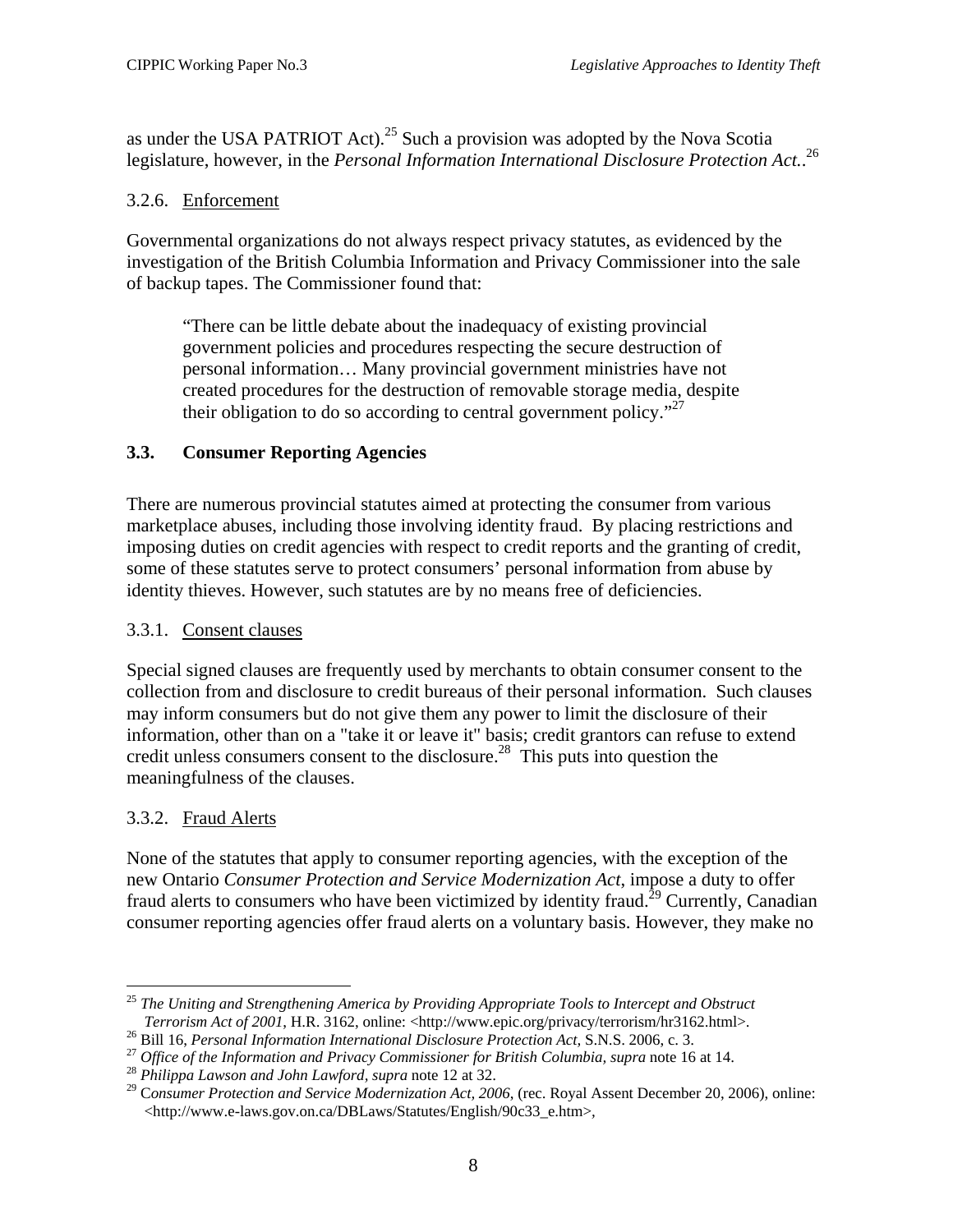<span id="page-14-0"></span>guarantees that the fraud alert will be brought to the attention of credit grantors nor do they make any other guarantees as to the form, contents or legibility of the alert.

Since fraud alerts are only mandated by one province, creditors in other provinces may not be obliged to acknowledge them or to take appropriate precautions when a credit report contains one. $30$ 

#### 3.3.3. Consumer Explanations

Some statutes impose a duty on credit reporting agencies to provide, in credit reports, any explanation or additional information about the information contained in the credit report. However, credit grantors are not obliged to take these explanations into account when granting credit. Without such a requirement, credit grantors are at liberty to deny credit to identity theft victims, thus, in effect, punishing victims.

### 3.3.4. Authentication

A major concern for identity theft is the lack of legal standards for authenticating the identity of a person requesting a credit report. As demonstrated by the ChoicePoint breach, failure to properly authenticate customers can be a major source of identity theft.<sup>[31](#page-14-2)</sup>

Furthermore, credit grantors are not required to ensure that all personal information in a credit application matches the information in the credit report before extending credit.<sup>32</sup> Nor are they required to take any steps to make sure that the information provided on the credit form relates to the person filling in the form. This legislative gap facilitates identity theft.

#### 3.3.5. Notification

Creditors do not have to notify consumers when credit is granted in their name. Currently, creditors are only required to notify consumers that they will review credit reports, which notification usually takes the form of a general consent clause signed by the consumer at the initiation of the contract.<sup>33</sup> This notification is of no use in cases of identity theft, since the notice is given to the imposter applying for credit, and not to the consumer.

#### 3.3.6. Right of Action

Consumer statutes do not offer individuals a private right of action against consumer reporting agencies that fail to comply with legislation. Ontario caselaw, however, suggests that such a right exists at common law. In the 2003 case of *Haskett v. Equifax Canada Inc.*, the court held that consumer reporting agencies, and creditors that report information on credit transactions to these agencies, owe a duty of care to the individuals about whom credit files are kept and about whom information is reported.<sup>34</sup>

<span id="page-14-1"></span> $^{\rm 30}$  Ibid.

<span id="page-14-2"></span><sup>&</sup>lt;sup>31</sup> Office of the Information and Privacy Commissioner for British Columbia, supra note 16 at 8.<br><sup>32</sup> Philippa Lawson and John Lawford, supra note 12 at 32<br><sup>33</sup> Ibid.<br><sup>34</sup> Haskett v. Equifax Canada Inc. (2003) 63 O.R. (3

<span id="page-14-3"></span>

<span id="page-14-4"></span>

<span id="page-14-5"></span>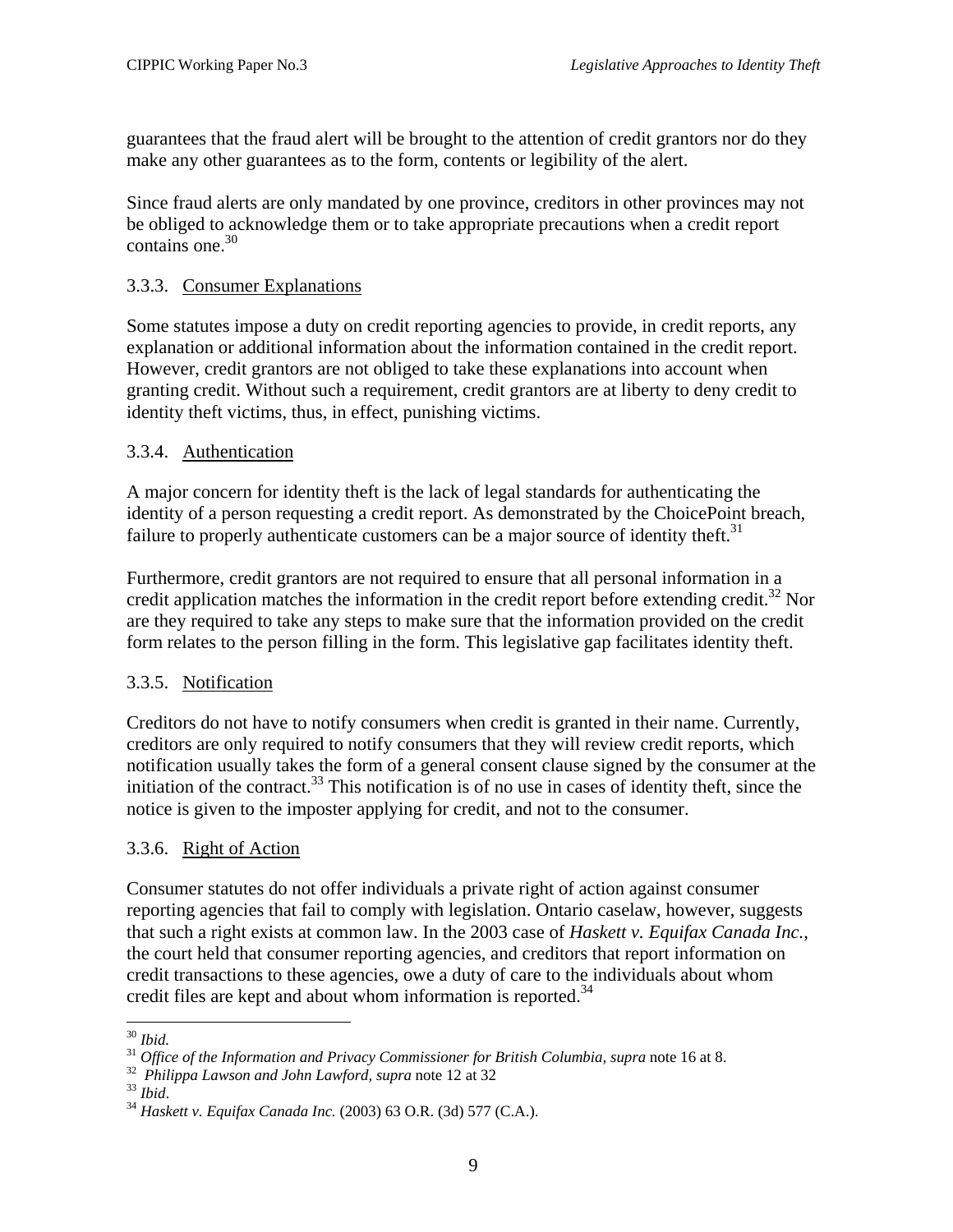<span id="page-15-0"></span>One of the major problems with actions in negligence is proving damages. When an individual's credit file contains errors, the usual consequences are being denied credit, having to spend time to remedy the situation and general annoyance. These can be hard to quantify as damages. Other damages can even be hidden; for example if the credit rating is adversely affected, a consumer might get a loan but only at higher interest rates.

In the 2004 case of *Clark v. Scotiabank*, however, Clark was awarded \$5,000 against each defendant for the foreseeable mental distress that they caused him by not remedying an error in Clark's credit file that was repeatedly brought to their attention.<sup>35</sup>

## **3.4. Consumer Protection & Debt Collectors**

With the exception of Ontario legislation relating to mortgage fraud, Canadian statutes pertaining to consumer protection and debt collection agencies do not offer any protection against identity theft *per se*: their provisions target only the consequences of identity theft.

## 3.4.1. Credit Card Issuance

Easy access to credit cards, through practices such as mass mailing of applications and lack of authentication procedures, facilitates identity theft. This issue is discussed further in the Working Paper on Techniques of Identity Theft.

Manitoba's consumer protection legislation, however, offers notable protection to consumers through two unique provisions.<sup>36</sup> The first places the onus on the credit card issuer to prove that the individual requested a card. Consumers whose identity has been stolen can invoke this provision to avoid financial liability. The second places the onus of proof on the card issuer when a dispute arises in relation to unauthorized charges.

In contrast, Quebec's consumer protection legislation has a provision that could actually make it easier for identity thieves to obtain credit cards in the name of their victim. Section 29 of the *Consumer Protection Act* creates an exception to the rule that contracts for loans must be in writing and signed by both parties on all pages.<sup>37</sup> For credit card contracts to take effect, it is sufficient for the card to be issued and for it to be used.

## 3.4.2. Liability

1

Most consumer protection statutes contain provisions limiting the financial liability of identity theft victims for unauthorized credit card transactions. Usually, such liability is capped at \$50. Moreover, both VISA and Mastercard currently offer "zero liability" policies, shifting the burden of fraud losses to their broader consumer base (and in particular, to those customers incurring interest). However, financial losses are not the only problem faced by

<span id="page-15-1"></span><sup>&</sup>lt;sup>35</sup> *Clark v. Scotiabank,* [2004] O.J. No. 2615 (Ont. Sup. Ct. (Civ. Div.)) (Q.L.).<br><sup>36</sup> *The Consumer Protection Act*, C.C. S.M., c. C200<br><sup>37</sup> *Consumer Protection Act*, R.S.Q., c. P-40.

<span id="page-15-2"></span>

<span id="page-15-3"></span>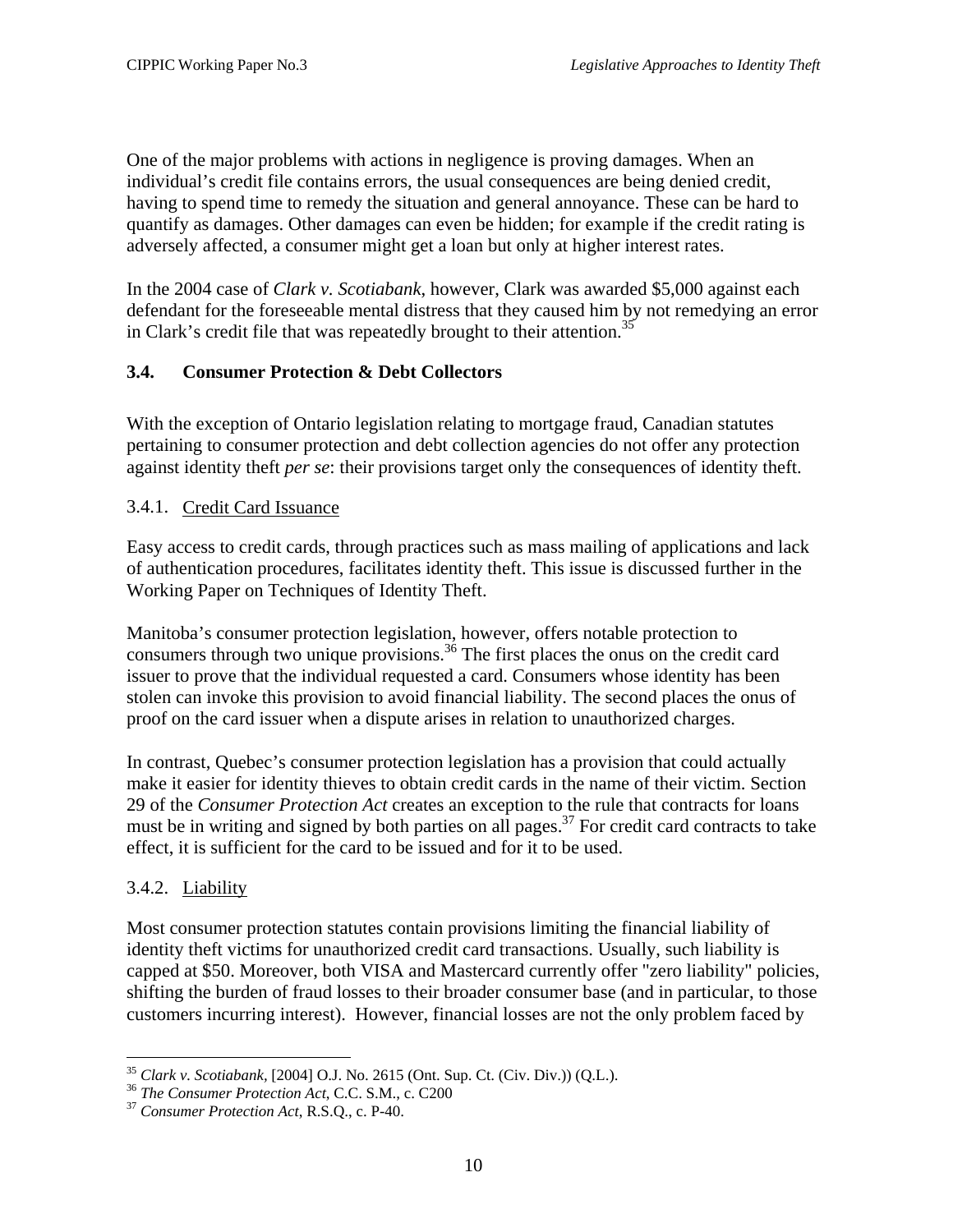<span id="page-16-0"></span>victims. Re-establishing credit ratings and financial reputations are perhaps the most serious problems faced by victims of identity fraud.

### 3.4.3. Debt Collector Harassment

Most provinces prohibit debt collectors from adopting overzealous behaviours when collecting debts. Some statutes refer explicitly to debt collectors. They offer protection against aggressive debt collectors, who are often a significant factor in the pain and suffering of victims.<sup>38</sup> They generally require debt collectors to take reasonable steps to ensure that the person is in fact the debtor, and prohibit repeatedly calling debtors at work or at home. In order to invoke certain provisions, however, the consumer will need an affidavit or police report.<sup>39</sup>

### 3.4.4. Right of action

Consumer protection statutes do not provide individuals with a private right of action against collection agencies, but they may commence actions in negligence. However, as seen in *Anderson v. Excel Collection Services Ltd*., in order to obtain an award of damages for mental distress, one must prove that the collection agency's behaviour resulted in psychiatric illness.[40](#page-16-3)

## **3.5. Statutes applicable to identity documents**

The federal and provincial governments provide a number of key documents to citizens. These include Social Insurance Number ("SIN") cards, passports and non-resident cards at the federal level and provincially, drivers' licenses, health cards and birth certificates. Stolen identity documents, also known as "foundation documents", are an important tool for identity thieves. With only one original, skilled thieves can make copies and can go on to obtain other identity documents. Using them can open the door to accounts containing personal and financial information, and enable thieves to obtain credit, purchase goods and services and otherwise conduct business in the name of another person.

Improper and lax procedures for issuing these documents can leave individuals vulnerable to identity theft. Some of these documents can also be readily altered or forged, often by using readily available photocopying and other tools.

<u>.</u>

<span id="page-16-1"></span><sup>&</sup>lt;sup>38</sup> U.S. Department of Justice, *Identity Theft: Problem-Oriented Guides for Police Problem-Specific Guides Series*, No. 25 (June 2004) at 4, online: <http://www.cops.usdoj.gov/mime/open.pdf?Item=1271>.

<span id="page-16-3"></span><span id="page-16-2"></span>

<sup>&</sup>lt;sup>39</sup> Philippa Lawson and John Lawford, supra note 12 at 47.<br><sup>40</sup> Anderson v. Excel Collection Services Ltd. (2006) 260 D.L.R. (4th) 367 (Ont. Sup. Ct.).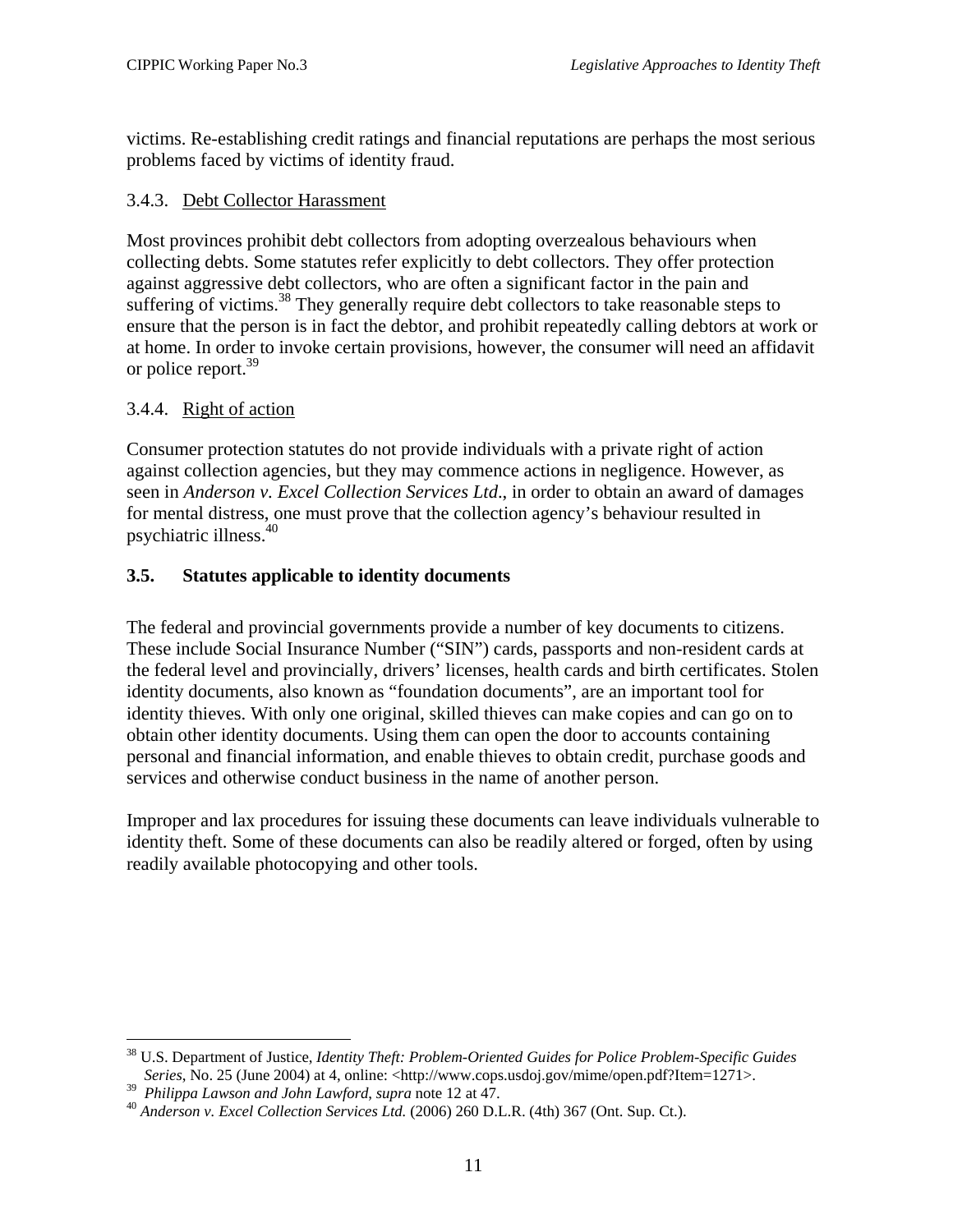## <span id="page-17-0"></span>3.5.1. Social Insurance Numbers

In 2002, the Auditor General of Canada noted many problems with the issuance of Social Insurance Numbers ("SINs").<sup>41</sup> These flaws can have serious consequences for identity theft. Fraudulent use of someone's SIN is often part of an identity theft crime and facilitates the perpetration of these crimes.<sup>42</sup> For example, it is possible to use photocopies of identification documents when applying for a  $\text{SIN}^{43}$ . The validity of the document is verified but no one checks whether the bearer is the rightful owner of the document.<sup>[44](#page-17-4)</sup>

### 3.5.2. Driver's licences

Depending on the province, driver's licenses may be readily forged or altered. The possession of a falsified licence is an offence, for example, under the Ontario *Highway Traffic Act.*<sup>45</sup> However, the possession of another person's driver's licence is not an offence. Thus, thieves found in possession of drivers licence numbers belonging to others, for the purpose of creating falsified licences, could not be charged as such.

### 3.5.3. Birth certificates

Most vital statistics statutes criminalize making false statements in any notice, registration, statement, certificate, return or other document. They also usually contain provisions imposing a duty to return found identity documents and to report the loss or theft of identity documents issued under these statutes.

#### **3.6. Real Estate Fraud**

One of the newer types of identity theft involves real estate fraud. This form of identity theft has become a growing concern to homeowners and to the real estate and financial sectors. Unsuspecting homeowners can lose their home as a result of a falsified mortgage, fraudulent sale or counterfeit power of attorney. The identity thief impersonates the registered owner of the real property or the director, officer or shareholder of the corporation that owns the property. The thief then fraudulently transfers ownership of the property from the rightful owner to themselves. The property, generally a principal residence, is then mortgaged or sold by the thief, who absconds with the funds. The value of the property may be artificially increased in the interim through a series of sales and resales. This problem is discussed in the Working Paper entitled Techniques of Identity Theft.

<span id="page-17-1"></span><sup>1</sup> 41 Office of the Auditor General of Canada, *Report of the Auditor General of Canada - 2002 Status Report*, c. 1 Human Resources (8 October 2002), at 11, online: <http://www.oag-

<span id="page-17-2"></span>

<span id="page-17-3"></span>

<span id="page-17-5"></span><span id="page-17-4"></span>

bvg.gc.ca/domino/reports.nsf/html/20020901ce.html/\$file/20020901ce.pdf>.<br>
<sup>42</sup> Ibid. at 10.<br>
<sup>43</sup> Ibid. at 16.<br>
<sup>44</sup> Ibid. at 12.<br>
<sup>45</sup> Section 35 (1) (a) of the Ontario *Highway Traffic Act*, R.S.O. 1990, c. H8 states tha or cause or permit to be displayed or have in his or her possession a fictitious, imitation, altered or fraudulently obtained driver's licence".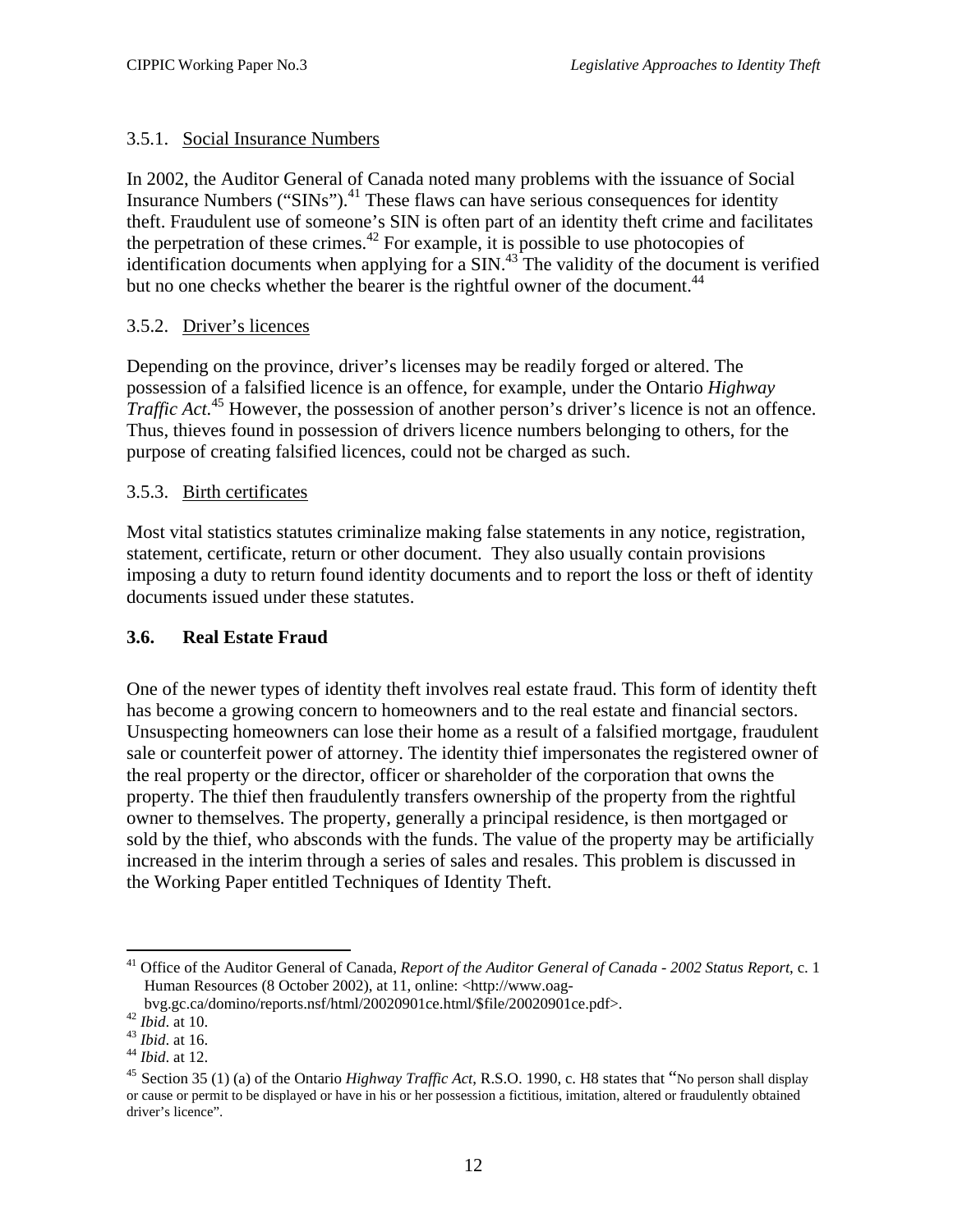<span id="page-18-0"></span>Ontario has led the way in passing legislation to protect and compensate property owners who are victims of real estate fraud.<sup>46</sup> This is a positive step, though similar protections seem not to be available to those who unknowingly purchase, and then lose, a property acquired by fraudulent means.

## **4. UNITED STATES**

#### **4.1. Introduction**

In contrast to Canada, many U.S. jurisdictions have passed legislation specifically aimed at preventing identity theft, assisting its victims, improving prosecution and conviction rates, and otherwise addressing its consequences. Both federal and state identity theft statutes exist and most were passed in recent years. With many bills awaiting approval, additional U.S. legislation in this area can be expected.

In addition to specific identity theft legislation, the U.S. has federal statutes dealing with false identification, data protection, and credit, as well as "general" statutes applicable to identity theft. At the state level, Arizona was the first state to pass legislation recognizing identity theft as an independent crime.<sup>47</sup> All 50 states have now enacted legislation making identity theft a misdemeanour or a felony offence. State legislation is especially important because most prosecutions take place at the state level. Anecdotal evidence suggests that state laws have been effective in increasing awareness of identity theft if not deterring the crime. $48$ 

Our inventory of state legislation focuses on California, whose various codes contain a number of identity theft provisions. This state is a leader in legislating to combat identity theft and to assist victims of identity theft. While statutes do vary by state, those of California have provided a model framework for much of the other state legislation and are generally representative of the U.S. approach.<sup>49</sup>

<sup>1</sup> 

<span id="page-18-2"></span><span id="page-18-1"></span><sup>&</sup>lt;sup>46</sup> *Consumer Protection and Service Modernization Act, 2006, supra* note 29.<br><sup>47</sup> Graeme R. Newman & Megan M. McNally, *Identity Theft Literature Review*, report to the U.S. Department of Justice (July 2005) at 63, online: National Criminal Justice Reference Service [<http://www.ncjrs.gov/pdffiles1/nij/grants/210459.pdf](http://www.ncjrs.gov/pdffiles1/nij/grants/210459.pdf) >. Ariz. Rev. Stat. § 13-2008 defines "identity theft" as follows: "A person commits taking the identity of another person or entity if the person knowingly takes, purchases, manufactures, records, possesses or uses any personal identifying information or entity identifying information of another person or entity, including a real or fictitious person or entity, without the consent of that other person or entity, with the intent to obtain or use the other person's or entity's identity for any unlawful purpose or to cause loss to a person or entity whether or not the person or entity actually suffers any economic loss as a result of the offense", online:

<span id="page-18-4"></span><span id="page-18-3"></span>

<sup>&</sup>lt;http://www.azleg.stste.az.us/ars/13/02008.htm>. 48 *Graeme R. Newman & Megan M. McNally, supra* note 47 at 65. 49 *Graeme R. Newman & Megan M. McNally, supra* note 47at 64. The British Columbia Freedom of Information and Privacy Association (BCFIPA) study provides a useful, selective inventory of U.S. state laws. See British Columbia Freedom of Information and Privacy Association (BCFIPA), *PIPEDA and Identity Theft: Solutions for Protecting Canadians* (30 April 2005) at 25, online: <www.fipa.bc.ca>.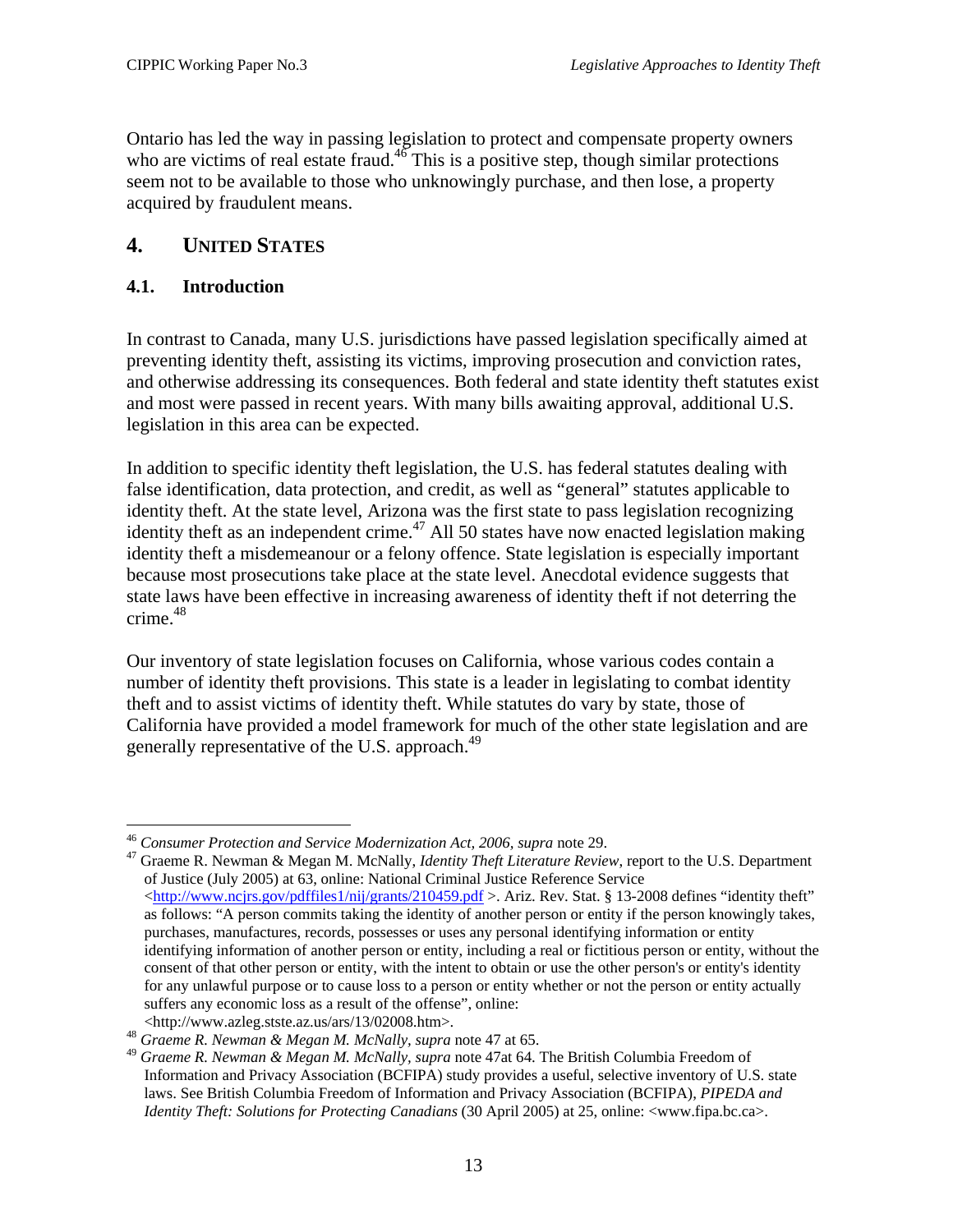<span id="page-19-0"></span>It is important to note that U.S. federal provisions sometimes pre-empt states from enacting legislation that is contrary to or stronger than federal legislation. The federal government, for example, established a permanent pre-emption for credit law legislation. The main goal of pre-emption is to create a standard set of requirements and obligations applicable to all states. As a result, on issues addressed by federal legislation, pre-emption may limit what individual states can do to combat identity theft and some state statutes may be weakened.<sup>50</sup> This happened with the federal *Fair and Accurate Credit Transactions Act* ("FACTA"), This statute, which requires that one free credit report per year be provided, pre-empts Californian legislation requiring credit bureaus to provide identity theft victims with one free credit report per month while they are correcting their records.<sup>51</sup>

### **4.2. Federal statutes**

This section explores U.S. federal identity theft statutes as well as some bills addressing identity theft. Underlying the analysis is consideration of how the U.S. experience can prove useful to Canada.

#### 4.2.1. Identity theft-specific legislation

As noted, U.S. legislation at both federal and state levels makes identity theft a criminal offence. The federal *Identity Theft and Assumption Deterrence Act of 1998* is a landmark in the evolution of U.S. identity theft legislation.<sup>52</sup> It was the first statute to define identity theft, as an act involving one who "knowingly transfers or uses, without lawful authority, a means of identification of another person with the intent to commit, or to aid or abet, any unlawful activity that constitutes a violation of Federal law, or that constitutes a felony under any applicable State or local law".<sup>53</sup> Because the definition is broad, the statute makes it easier to prosecute identity thieves.<sup>[54](#page-19-5)</sup>

This statute also defines personal information (referred to as "means of identification") broadly, to include government-issued identifiers, such as Social Security and passport numbers, biometric information, and telecommunication and electronic identifiers.

## *4.2.1.1. Possession of personal information*

In contrast to Canada, U.S. legislation criminalizes the possession of personal information under certain circumstances. At the federal level, the *Identity Theft and Assumption Deterrence Act of 1998* criminalizes the possession of a means of identification of another

1

<span id="page-19-1"></span><sup>&</sup>lt;sup>50</sup> Gail Hillebrand, "After the FACT Act: What States Can Still Do to Prevent Identity Thef t" Consumers

<span id="page-19-2"></span>Union, online: <http://www.consumersunion.org/pdf/FACT-0104.pdf>.<br>
<sup>51</sup> *Fair and Accurate Credit Transactions Act* (FACTA), U.S.C. § 1681: online<br>
<http://www.ftc.gov/os/statutes/031224fcra.pdf>.

<span id="page-19-3"></span><sup>&</sup>lt;sup>52</sup> Identity Theft and Assumption Deterrence Act, 18 U.S.C § 1028: online

<span id="page-19-5"></span><span id="page-19-4"></span>

<sup>&</sup>lt;ht[tp://www.ftc.gov/os/statutes/itada/itadact.htm>.](http://www.ftc.gov/os/statutes/itada/itadact.htm) 53 See [http://www.ftc.gov/os/statutes/itada/itadact.htm.](http://www.ftc.gov/os/statutes/itada/itadact.htm) 54 Federal Trade Commission, *Cybersecurity and Consumer Data: What's at Risk for the Consumer?*, (19 November 2003) at ix, online: <http://www.ftc.gov/os/2003/11/031119swindletest.htm>.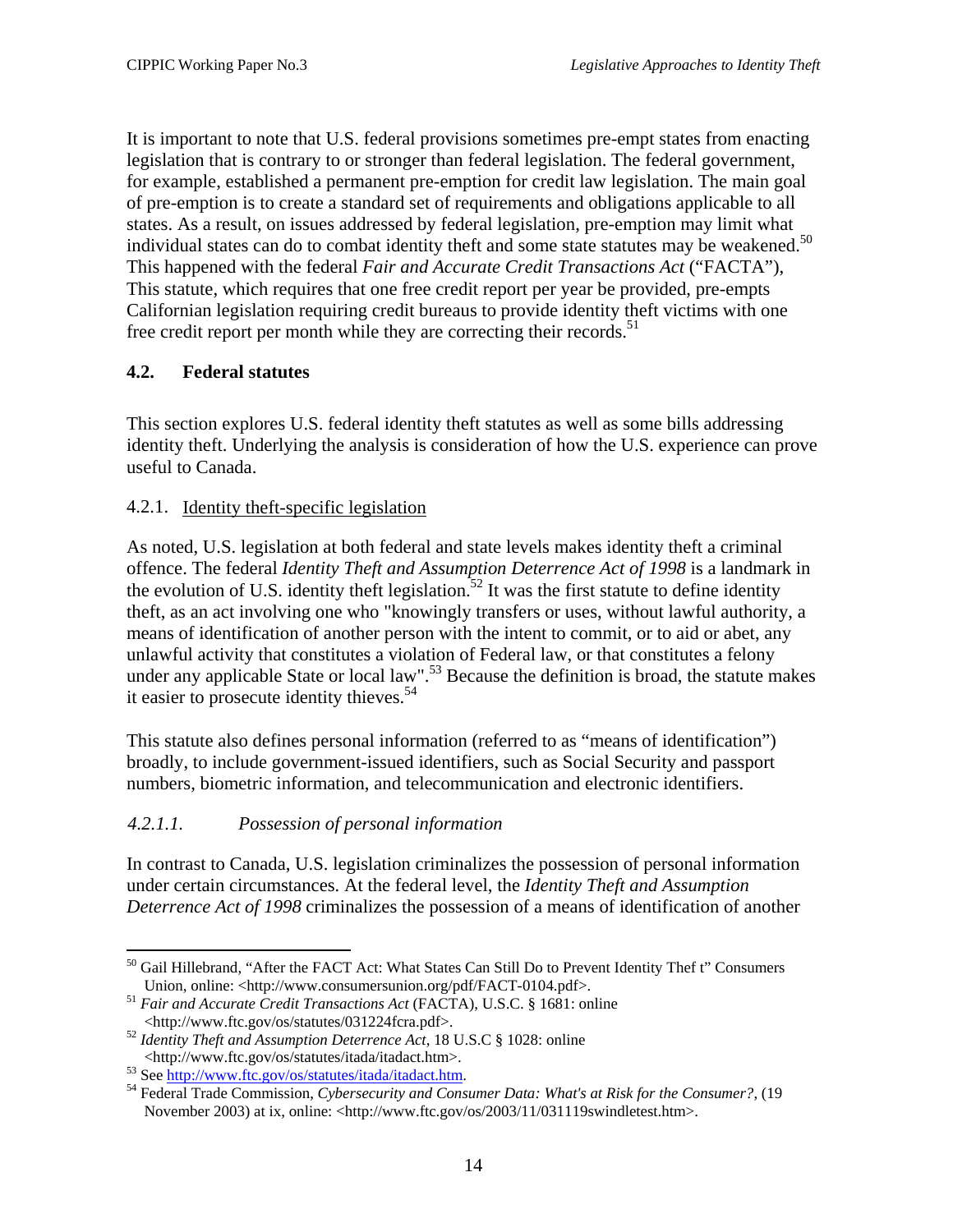<span id="page-20-0"></span>person, with intent to use the personal information in an unlawful manner.<sup>55</sup> Thus, unlike in Canada, the possession of personal information may be criminal even if no further offence is committed.

As well, U.S. legislation criminalizes the act of fraudulently acquiring another's personal information from a financial institution, and the act of asking someone else to fraudulently acquire the information.<sup>56</sup> Furthermore, wilfully acquiring personal information from a consumer reporting agency under false pretences is criminalized.<sup>57</sup>

### *4.2.1.2. Insider Abuse*

U.S. legislation addresses the risk posed by insider abuse by requiring a review of sentencing guidelines for individuals who abuse their position to obtain personal information unlawfully[.58](#page-20-4) In addition, credit laws prohibit employees or agents of consumer reporting agencies from providing information about a consumer to a person not authorized to receive it.<sup>59</sup>

## *4.2.1.3. Unlawful uses*

The various unlawful uses of identity information are covered by pre-existing criminal offences in the U.S. In addition, the *Health Insurance Portability and Accountability Act of 1996* ("HIPAA") criminalizes using personal information to defraud health care benefit programs of money, property, health care benefits, items or services.<sup>60</sup>

#### *4.2.1.4. Risk reduction*

U.S. federal legislation contains provisions that seek to reduce the risk of identity theft by protecting personal information.<sup>61</sup> These include requirements that credit card information be truncated on receipts, that consumer reporting agencies notify credit grantors of discrepancies in addresses and that consumer reporting agencies make reasonable efforts to verify the identity of credit report users. They also include requirements pertaining to the disposal of records compiled from credit reports.

In order to mitigate the damage of identity fraud, some U.S. statutes, such as the *Fair and Accurate Credit Transactions Act* ("FACTA"), require credit bureaus to issue fraud alerts in certain circumstances.[62](#page-20-8) This statute provides for both standard fraud alerts and extended

<sup>1</sup> 

<span id="page-20-2"></span><span id="page-20-1"></span><sup>&</sup>lt;sup>55</sup> *Identity Theft and Assumption Deterrence Act, supra* note 52.<br><sup>56</sup> *Gramm-Leach-Bliley Act*, 12 U.S.C § 1811: online <http://frwebgate.access.gpo.gov/cgi-<br>bin/getdoc.cgi?dbname=106\_cong\_public\_laws&docid=f:publ102.10

<span id="page-20-4"></span><span id="page-20-3"></span>

<sup>&</sup>lt;sup>57</sup> Fair and Accurate Credit Transactions Act, supra note 51.<br><sup>58</sup> Identity Theft Penalty Enhancement Act, 18 U.S.C § 1001,online: <http://frwebgate.access.gpo.gov/cgi-<br>bin/getdoc.cgi?dbname=108\_cong\_public\_laws&docid=f:p

<span id="page-20-6"></span><span id="page-20-5"></span>

<sup>&</sup>lt;sup>59</sup> Fair and Accurate Credit Transactions Act, supra note 51.<br><sup>60</sup> Health Insurance Portability and Accountability Act of 1996 (HIPAA), 42 U.S.C § 201, online: U.S. Government Printing Office Home Page <http://frwebgate.access.gpo.gov/cgi-<br>bin/getdoc.cgi?dbname=104 cong public laws&docid= f:publ191.104.pdf>.

<span id="page-20-7"></span><sup>&</sup>lt;sup>61</sup> Fair and Accurate Credit Transactions Act, supra note 51.<br><sup>62</sup> *Ibid.* 

<span id="page-20-8"></span>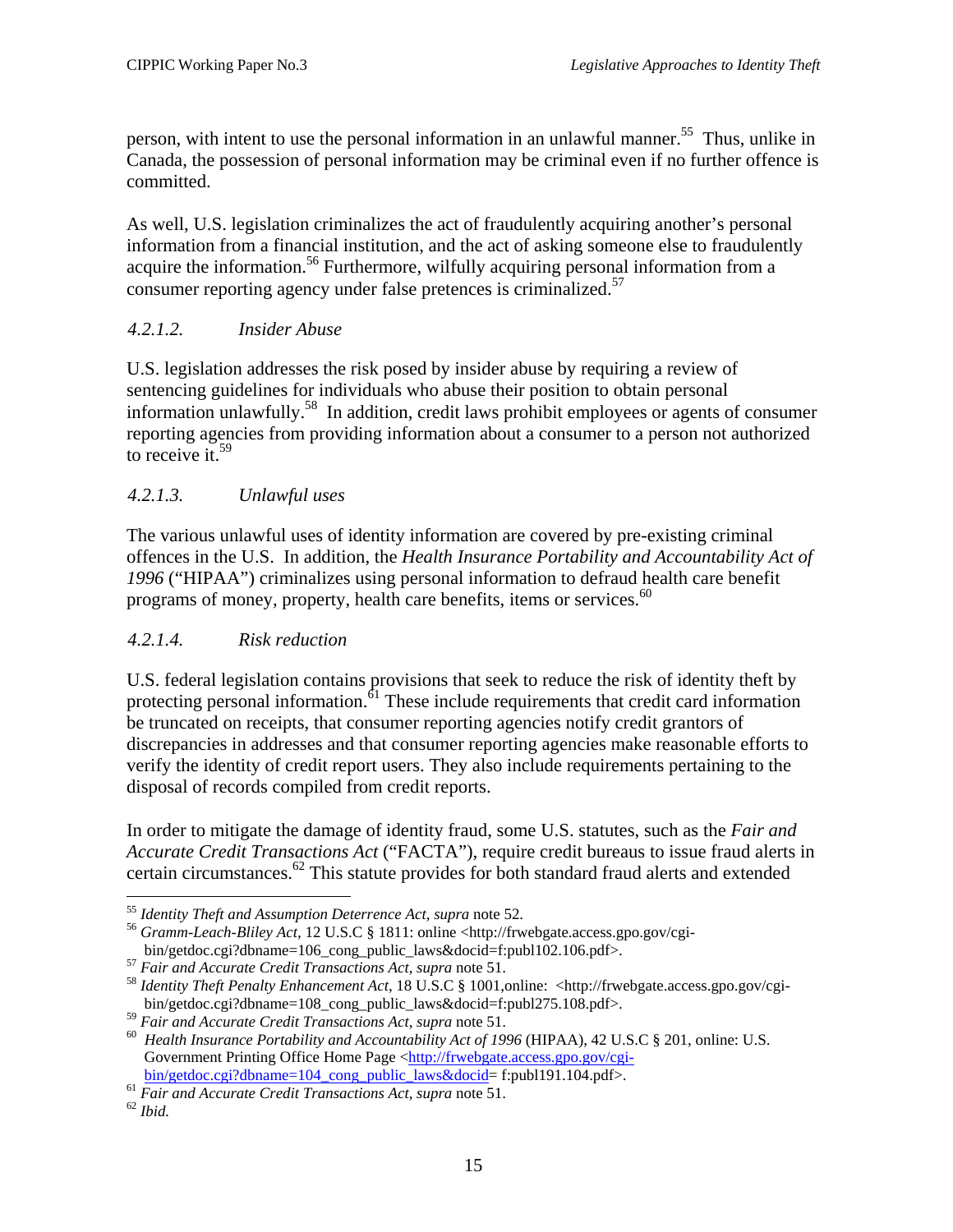<span id="page-21-0"></span>fraud alerts. A standard fraud alert must be issued if the consumer asserts a good faith suspicion that identity theft has occurred. However, it remains on file for only 90 days. Extended fraud alerts, on the other hand, can remain active for up to seven years. However, they are available only where the consumer provides an identity theft police report to the consumer reporting agency.

Another problem with the standard fraud alert is that it does not require a potential credit grantor to respect a pre-established procedure to confirm that the transaction is properly authorized. Consumers can provide a telephone number so that they may be contacted for authorization, but credit grantors are not obligated to use this procedure. The current provisions only mandate that credit grantors use a reasonable procedure to form a reasonable belief that the person making the request is in fact the individual. Under extended fraud alerts, however, credit grantors must contact the consumer personally for authorization in each case of a credit request. Moreover, there are restrictions on how the consumer reporting agency can use the consumer's file. For example, for five years the consumer's information cannot be included in lists used to send pre-approved credit offers.

The requirements for fraud alerts apply only to credit transactions, such as granting new credit and issuing a new card, and not to credit checks involving employment, utilities, and insurance and property rentals. When a credit report is requested for these uses, the user is not obligated to contact the individual or use a reasonable procedure to form a reasonable belief that the person making the request is in fact the individual.

Notably, U.S. consumers repeatedly report that credit grantors have failed to honour fraud alerts on their credit files. [63](#page-21-1)

#### *4.2.1.5. Aftermath*

U.S. statutes are not just concerned with prosecuting and convicting criminals. They also contain provisions which aim to help the victims of identity theft deal with aftermath of the crime. For example, the *Fair and Accurate Credit Transactions Act* ("FACTA") requires consumer reporting agencies to notify other consumer reporting agencies when they receive a request to place a fraud alert on a consumer file.<sup>64</sup> Another provision prohibits consumer reporting agencies from including transactions that result from identity theft in credit reports and prohibits businesses from re-transmitting this information to consumer reporting agencies after they have been notified. This provision allows victims to re-establish their credit history. However, no identity theft-specific provisions address other consequences of identity theft, such as fake bankruptcies or criminal records.

U.S. federal statutes requiring businesses to provide victims and police with information about identity theft transactions are potentially useful in two ways. They provide information on how the victim's identity was compromised and can speed up investigations

<span id="page-21-1"></span><sup>1</sup> 63 Bob Sullivan, *Your Evil Twin: Behind the Identity Theft Epidemic* (Hoboken, New Jersey: John Wiley & Sons, 2004) at 84. 64 *Fair and Accurate Credit Transactions Act, supra* note 51

<span id="page-21-2"></span>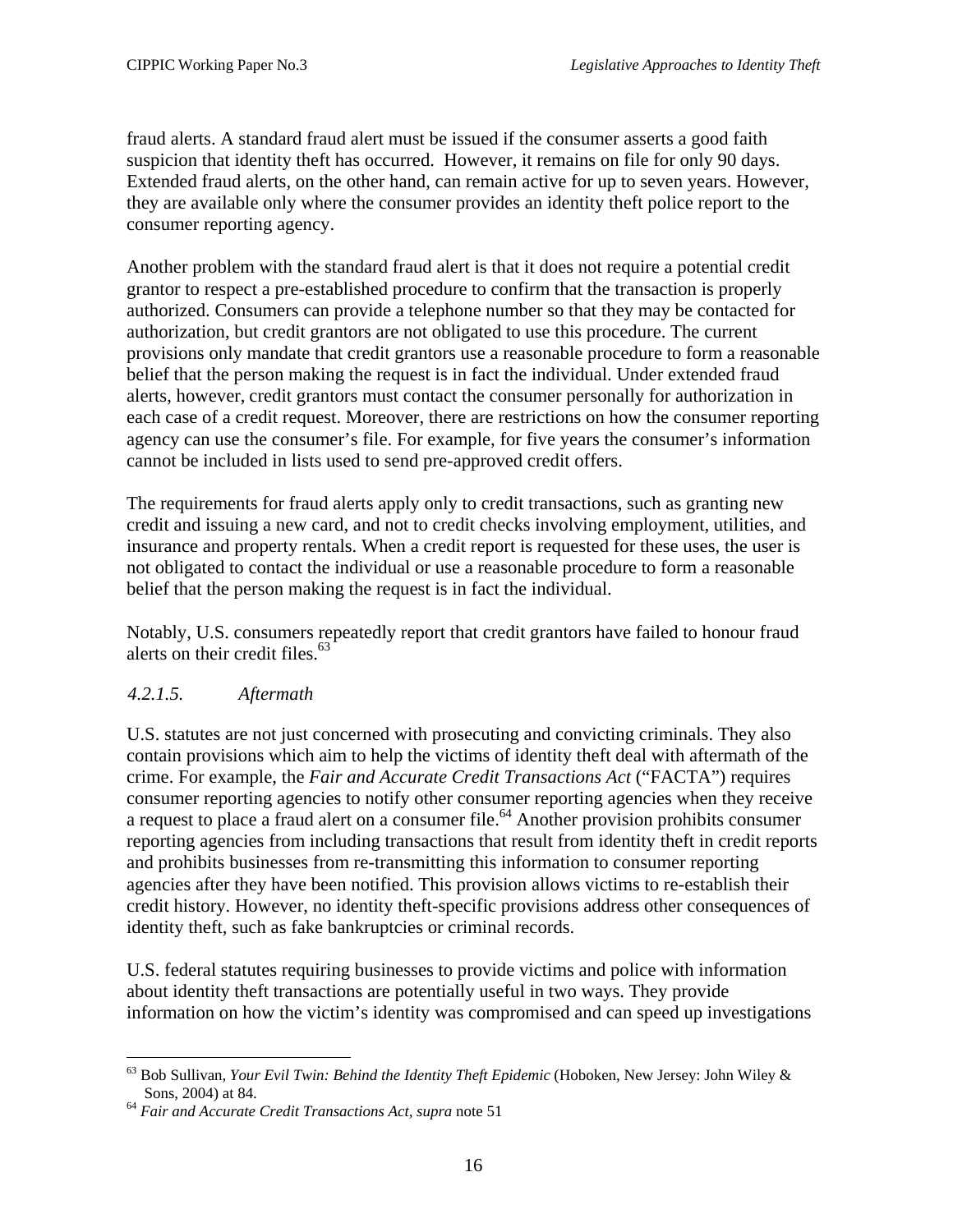<span id="page-22-0"></span>by law enforcement agencies. However, consumers have no right of action if businesses fail to provide the information. $65$ 

#### *4.2.1.6. Sentencing*

Sentencing is discussed in the CIPPIC Working Paper on No. 5 on Enforcement of Identity Theft Laws. When handing down a sentence for identity theft under Section 1028 of the U.S. Code, the following factors must be taken into account: the number of victims; the number of means of identification and, the type of identification documents involved in the offence.<sup>66</sup>

In practice, sentences for identity theft have tended to be low compared with other economic crimes. This, along with the potentially high rewards and relatively low risk of being caught, has helped to make identity theft a crime of choice. Harsher sentences have been introduced for aggravated identity theft, which occurs when the personal information of another person is possessed, used or transferred, without lawful authority, while another felony is being committed.<sup>67</sup> A sentence for aggravated identity theft must be consecutive to that for the other offence.

#### 4.2.2. False Identification Statutes

1

Under U.S. law it is a criminal offence to create, transfer or use stolen or counterfeited identification documents.<sup>68</sup> However, mere possession is criminal only if an individual has five or more such documents, the individual has the intention of defrauding the United States, or the individual knows that the document is stolen or was produced without lawful authority and that the document is from the United States.

The production, use and trafficking of counterfeited "access devices" (i.e. credit, debit and calling cards and account numbers) is also criminalized. "Access devices" is defined broadly and includes identification documents used by private businesses such as gym or video stores. The *Internet False Identification Act of 2000* closed a loophole that allowed counterfeiters to legally sell counterfeit social security cards by maintaining the fiction that such cards were "novelties" rather than counterfeit documents.<sup>69</sup> However, the possession, transfer and use of "novelty" counterfeited documents are not criminal if the documents do

<span id="page-22-1"></span><sup>&</sup>lt;sup>65</sup> Electronic Privacy Information Center (EPIC), "The Fair Credit Reporting Act (FCRA) and the Privacy of Your Credit Report" (7 October 2005), online: <http://www.epic.org/privacy/fcra>.<br>
<sup>66</sup> Michael J. Elston & Scott A. Stein, "International Cooperation in On-Line Identity Theft Investigations: A

<span id="page-22-2"></span>Hopeful Future but a Frustrating Present", online:<br>
<http://www.isrcl.org/Papers/Elston%20and%20Stein.pdf>.

<span id="page-22-3"></span><sup>&</sup>lt;sup>67</sup> Identity Theft Penalty Enhancement Act, 18 U.S.C § 1001: online <http://frwebgate.access.gpo.gov/cgibin/getdoc.cgi?dbname=108\_cong\_public\_laws&docid=f:publ275.108.pdf>. <sup>68</sup> *Fraud and related activity in connection with identification documents Act*, 18 U.S.C. § 1028: online

<span id="page-22-4"></span>[http://www.law.cornell.edu/uscode/html/uscode18/usc\\_sec\\_18\\_00001028----000-.html](http://www.law.cornell.edu/uscode/html/uscode18/usc_sec_18_00001028----000-.html) and *Internet False Identification Act of 2000*, 18 U.S.C § 1021: online <http://frwebgate.access.gpo.gov/cgi-

<span id="page-22-5"></span>bin/getdoc.cgi?dbname=106\_cong\_public\_laws&docid=f:publ578.106.pdf>.. 69 *Internet False Identification Act of 2000, supra* note 68. See *also* Federal Deposit Insurance Corporation Division of Supervision and Consumer Protection, *Putting an End to Account-Hijacking Identity Theft* (14 December 2004), online: <http://www.fdic.gov/consumers/consumer/idtheftstudy/identity\_theft.pdf>.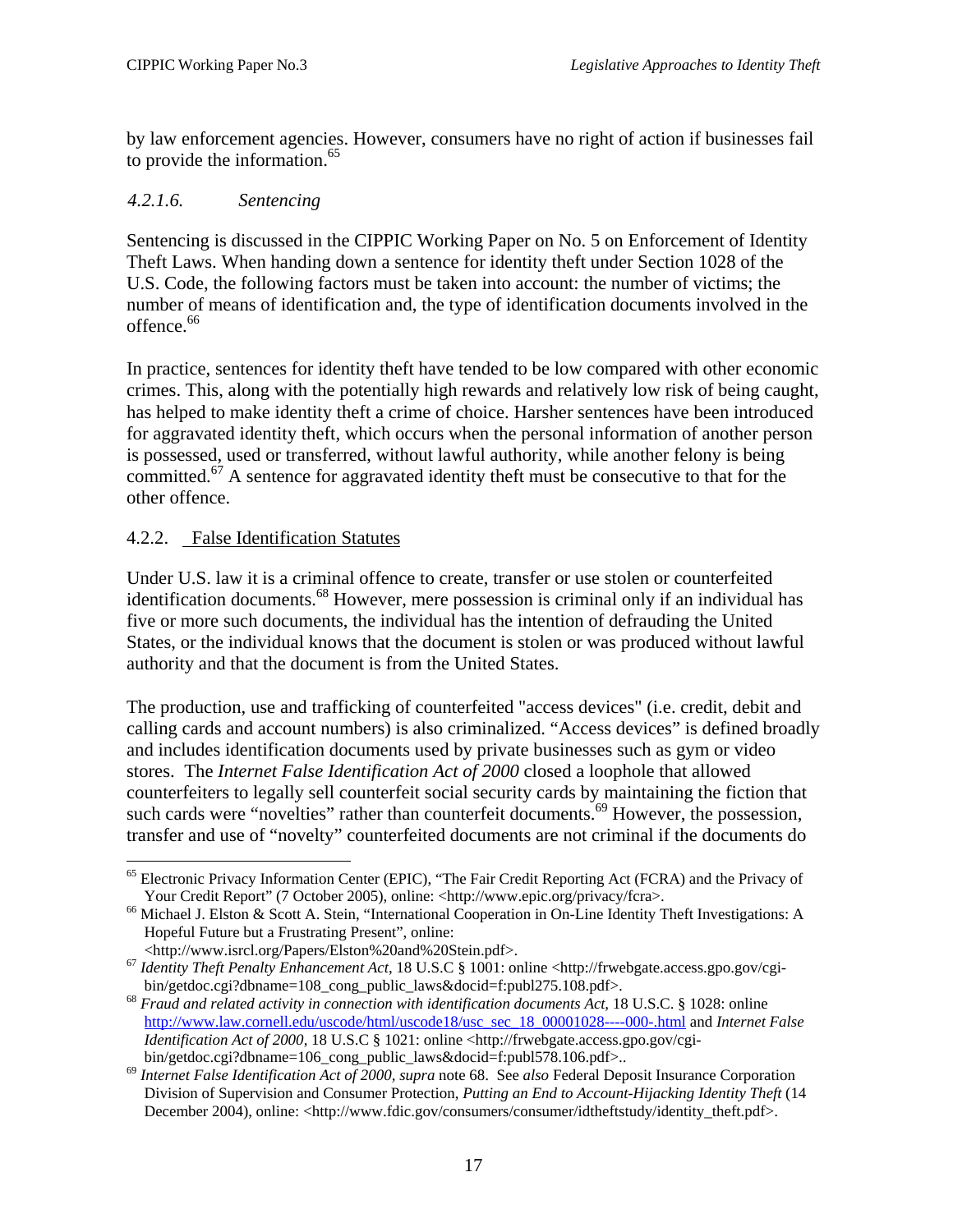<span id="page-23-0"></span>not appear to be issued by the government. Such acts are criminal only if the identification document falls under the definition of an "access device".

## 4.2.3. Privacy and Personal Data Statutes

### *4.2.3.1. Collection, use and disclosure*

In response to information abuses, a patchwork of data protection laws has emerged in the U.S., providing spotty protection to individuals in various specific situations. State departments of motor vehicles, for example, may not disclose personal information and "highly restricted personal information" (individual's photograph or image, Social Security Number, medical or disability information) other than in certain predefined situations.

Under U.S. federal law, financial institutions may only disclose personal information if they have notified the consumer and have provided the option to opt-out of disclosure. The reliance on opt-out mechanisms puts the burden on consumers to know their rights and request that their information not be shared. Another problem with the *Gramm-Leach-Bliley Act* is that consumers have no right to stop their information from being shared with affiliates.<sup>70</sup> Financial institutions can also avoid opt-outs by offering co-branded services which require the sharing of information with non-affiliated organizations. These services fall under the provider/joint marketing exemption. Furthermore, the legislation does not require the privacy policies of financial institutions to provide details of how information is shared.<sup>71</sup> Finally, consumers have no private right of action against financial institutions.

In contrast to Canada, there are only a few provisions in U.S. laws limiting the collection, use and disclosure of personal information by organizations other than financial ones. Consumer reporting agencies can sell personal information, even if it is obtained from financial institutions, as long as the financial institution gave the consumer notice and the ability to opt-out. The only information they are prohibited from selling is the consumer's age. $7\overline{2}$ 

## *4.2.3.2. Personal identifiers*

Health care providers are required to use a unique health identifier for each patient.<sup>73</sup> As a result, Social Security Numbers ("SSNs") are not used as identifiers in the context of health care. In other sectors, however, SSNs are commonly used as personal identifiers.

U.S. businesses can require that a consumer provide his or her SSN, even when it is not essential to the transaction at hand. In most transactions, another identifier such as a driver's licence will suffice. Yet, consumers may be pressured into providing their SSN in order to

<span id="page-23-1"></span><sup>1</sup> <sup>70</sup> *Gramm-Leach-Bliley Act, supra* note 56. See also: Electronic Privacy Information Center (EPIC), "*Gramm-*Leach-Bliley Act (GLBA)", online: <http://www.epic.org/privacy/glba>.<br>
<sup>71</sup> Gramm-Leach-Bliley Act, supra note 56..<br>
<sup>72</sup>Ibid..<br>
<sup>73</sup> Health Insurance Portability and Accountability Act of 1996 (HIPAA), supra note 60.

<span id="page-23-2"></span>

<span id="page-23-3"></span>

<span id="page-23-4"></span>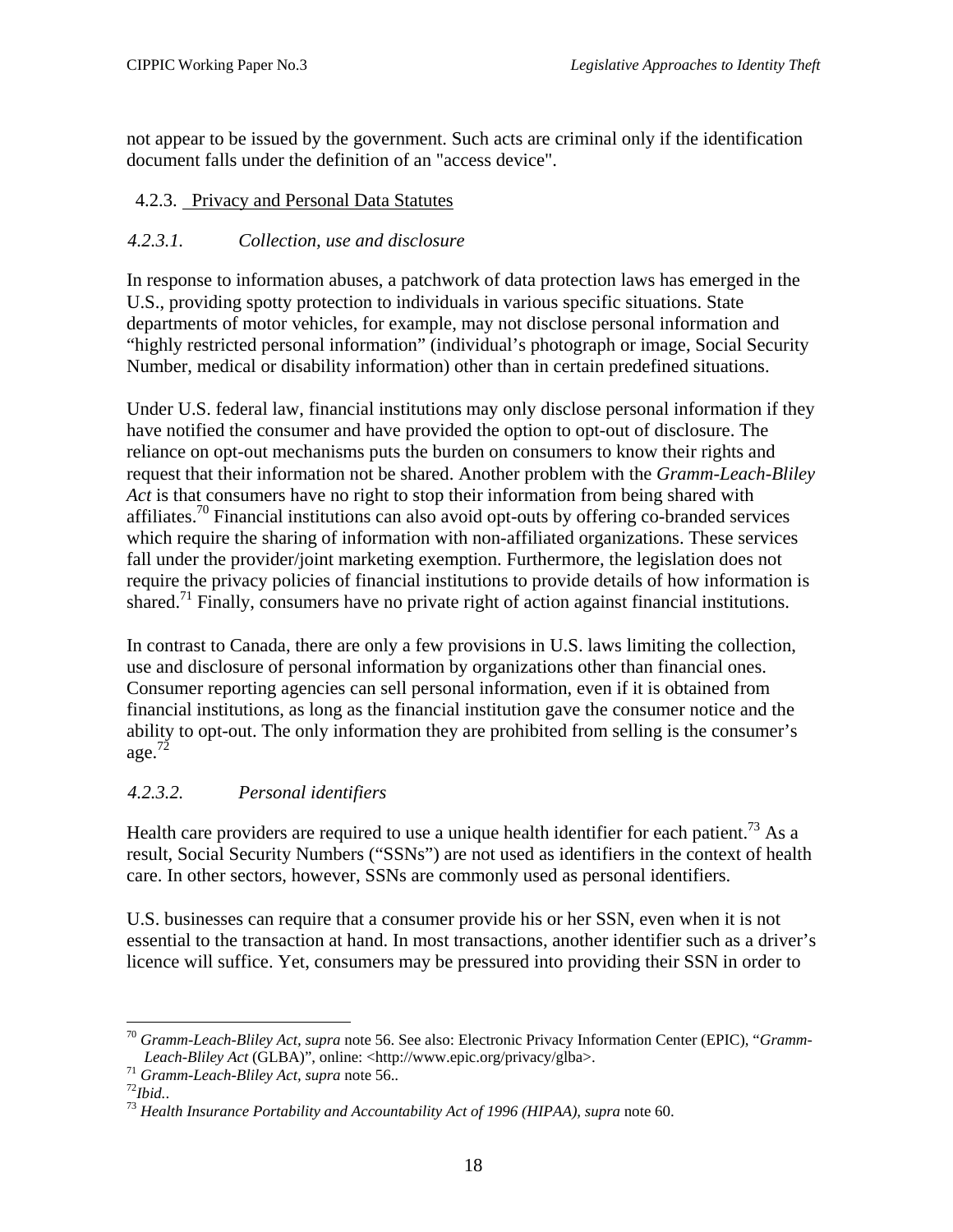<span id="page-24-0"></span>get goods and services. Furthermore, businesses are not required to keep SSNs confidential; in fact, they can even be sold to data brokers for profit.

Recent U.S. law has addressed the widespread use of these numbers as personal identifiers. The *Social Security Confidentiality Act of 2000* reduces the risk of identity theft posed by mail "tampering" by mandating that SSNs not be visible on unopened mail containing government issued cheques or drafts.<sup>74</sup> This requirement does not reduce the risk posed by mail theft, and the SSN can still be printed on the cheque. But it does mean that this important number is not visible on the envelope.

#### *4.2.3.3. Security*

The U.S. *Privacy Act* requires that agencies implement appropriate security measures to protect the confidentiality of records.[75](#page-24-2) This statute is generally similar to PIPEDA.

Under the *Health Insurance Portability and Accountability Act of 1996* (HIPAA), health care providers must follow standards to protect electronic health information.<sup>76</sup> Persons who maintain or transmit health information are also required to implement administrative, technical and physical safeguards, to ensure the confidentiality of information and protect against unauthorized uses or disclosures. However, it seems that there is widespread noncompliance with these requirements. There have been 19,420 complaints, mostly about unauthorized access or improper disclosure. About 14,000 of these have been closed with a ruling that there was no violation or with a promise to correct things, which suggests that about one-quarter of the complaints were valid.<sup>[77](#page-24-4)</sup>

Financial institutions are subject to the same requirement, except that they must implement measures to protect against unauthorized access that could result in substantial harm or inconvenience to any customer.<sup>78</sup> To meet this requirement, financial institutions must follow the Federal Trade Commission's Safeguards Rules. These rules do not mandate any specific technical requirements.<sup>79</sup> Instead, they require companies to conduct risk analysis studies and take appropriate steps to counter identified threats. Institutions must also periodically review their data security policies and update them as necessary.<sup>80</sup>

<span id="page-24-1"></span><sup>1</sup> <sup>74</sup> *Social Security Number Confidentiality Act of 2000,* 31 U.S.C § 3301. s. 2, online: <http://frwebgate.access.gpo.gov/cgi-

<span id="page-24-2"></span>

bin/getdoc.cgi?dbname=106\_cong\_public\_laws&docid=f:publ433.106.pdf>. <sup>75</sup> *Privacy Act of 1971*, 5 U.S.C. § 552a: online

<span id="page-24-3"></span><sup>&</sup>lt;sup>76</sup> *Health Insurance Portability and Accountability Act of 1996 (HIPAA), supra* note 60. <sup>77</sup> Washington Post, "Medical Privacy Law Nets

<span id="page-24-4"></span>

No Fines" (5 June 2006), online: <http://www.washingtonpost.com/wp-

<span id="page-24-6"></span><span id="page-24-5"></span>

dyn/content/article/2006/06/04/AR2006060400672.html>.<br><sup>78</sup> *Gramm-Leach-Bliley Act, supra* note 56.<br><sup>79</sup> Federal Trade Commission, *Data Breaches and Identity Theft* (16 June 2005) at 9, online: <http://www.consumer.gov/idtheft/pdf/ftc\_06.16.05.pdf>. 80 *Ibid*.

<span id="page-24-7"></span>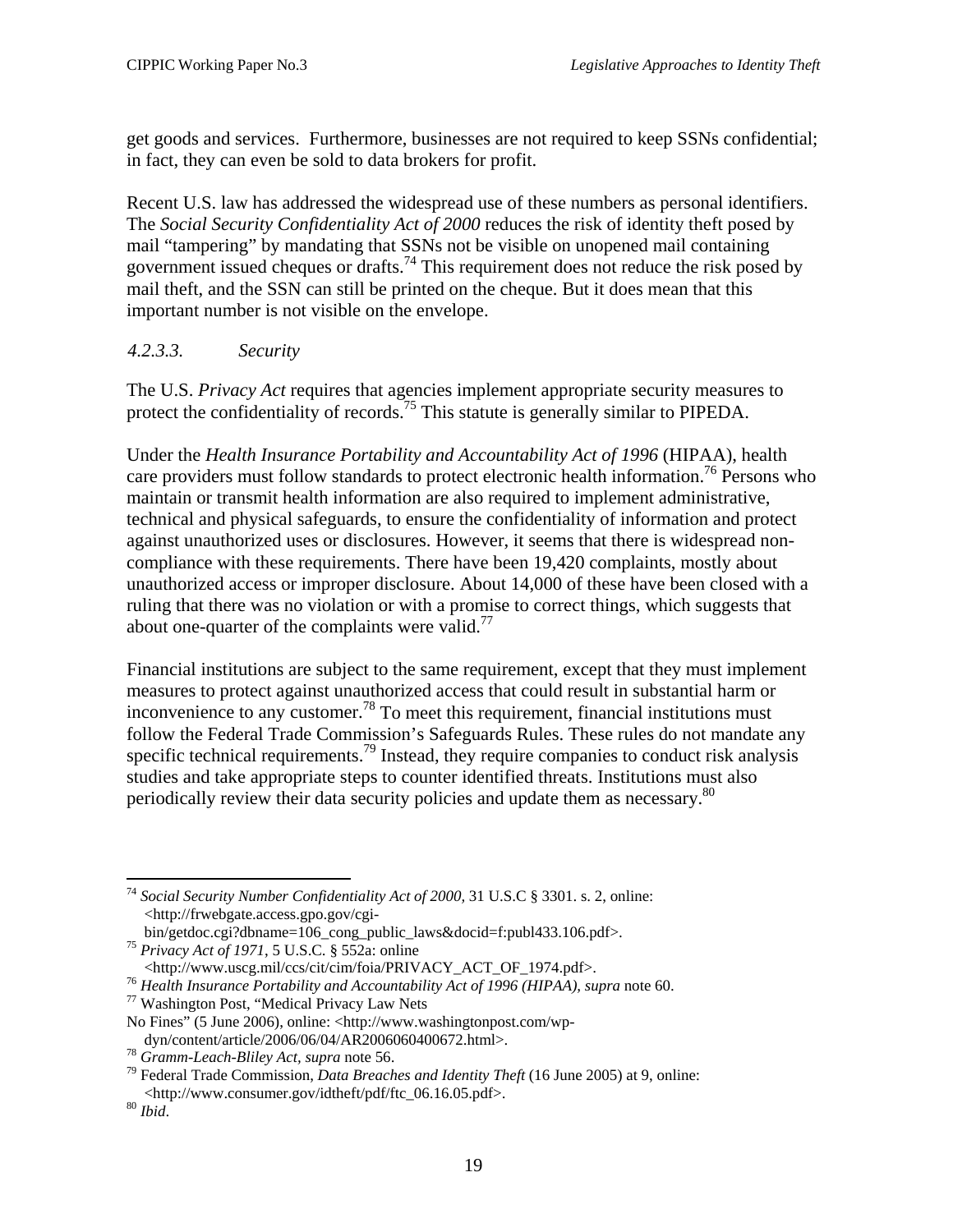## <span id="page-25-0"></span>4.2.4. Credit Legislation

The U.S. has several statutes regulating the activities of consumer reporting agencies and credit issuers. At the federal level these include the *Fair and Accurate Credit Transactions Act, Fair Credit Reporting Act, Consumer Credit Protection Act, Electronic Funds Transfer Act, Fair Credit Billing Act and Fair Debt Collection Practices Act.* Relevant California statutes are the *Civil Code* and the *Business and Professions Code.*[81](#page-25-1)

#### *4.2.4.1.Disclosure*

These U.S. credit statutes restrict to whom and for what uses consumer reporting agencies may provide credit reports. Consumer reporting agencies are also required to make a reasonable effort to verify the identity of a prospective credit report user. Permissible uses of credit reports include, but are not limited to, evaluating applications for credit, insurance, rentals, or employment, issuing court orders and law enforcement access.<sup>[82](#page-25-2)</sup>

Credit providers may issue a means of access to a consumer account, such as a credit card, only when consumers request it. However, as in Canada, there is no requirement that the card issuer take reasonable steps to verify the identity of the requestor, which could leave consumer accounts exposed to identity theft.

#### *4.2.4.2. Aftermath*

1

Many of the provisions in U.S. consumer and credit statutes deal with the aftermath of identity crimes, and can assist victims. They include limits on consumer liability for unauthorized electronic fund transfers. Other provisions permit consumers to correct billing errors or otherwise dispute information on credit card accounts when unauthorized activity occurs and the consumer notifies the card issuer.

The *Fair and Accurate Credit Transactions Act* (FACTA) requires business entities to provide a copy of application and business transaction records concerned where identity theft has occurred.<sup>83</sup> This information must be made available to the victim or to a law enforcement agency specified by the victim. Law enforcement agencies and victims need information from affected organizations to investigate claims and redress their situation after identity theft occurred.

<span id="page-25-1"></span><sup>81</sup> *Fair and Accurate Credit Transactions Act, supra* note 51; *Fair Credit Reporting Act*, 15 U.S.C. § 1681, online: <<http://www.ftc.gov/os/statutes/031224fcra.pdf>>; *Consumer Credit Protection Act*, 15 U.S.C. § 1601, online: <<http://www.yourcredit.com/assets/pdf/laws/federal/pubLaw/pl-tila.PDF>>; *Electronic Funds Transfer Act*, 15 U.S.C. § 1693, online: [http://www4.law.cornell.edu/uscode/html/uscode15/usc\\_sup\\_01\\_15\\_10\\_41\\_20\\_VI.html;](http://www4.law.cornell.edu/uscode/html/uscode15/usc_sup_01_15_10_41_20_VI.html) *Fair Credit Billing Act*, 15 U.S.C § 1601, online: [http://www.ftc.gov/os/statutes/fcb/fcb.pdf;](http://www.ftc.gov/os/statutes/fcb/fcb.pdf) *Fair Debt Collections Practices Act*, 15 U.S.C § 1601, online: <<http://www.yourcredit.com/assets/pdf/laws/federal/pubLaw/pl-fdcpa.PDF>>; *California Civil Code*, online: [http://www.leginfo.ca.gov/cgi](http://www.leginfo.ca.gov/cgi-bin/calawquery?codesection=civ&codebody=&hits=20)[bin/calawquery?codesection=civ&codebody=&hits=20](http://www.leginfo.ca.gov/cgi-bin/calawquery?codesection=civ&codebody=&hits=20) and *Business and Professions Code*, online:

<span id="page-25-2"></span> $\lt$ http://www.leginfo.ca.gov/cgi-bin/calawquery?codesection=bpc&codebody=&hits=20>.<br><sup>82</sup> Fair and Accurate Credit Transactions Act, supra note 51 and California Civil Code, supra note 81.<br><sup>83</sup> Fair and Accurate Credit Tr

<span id="page-25-3"></span>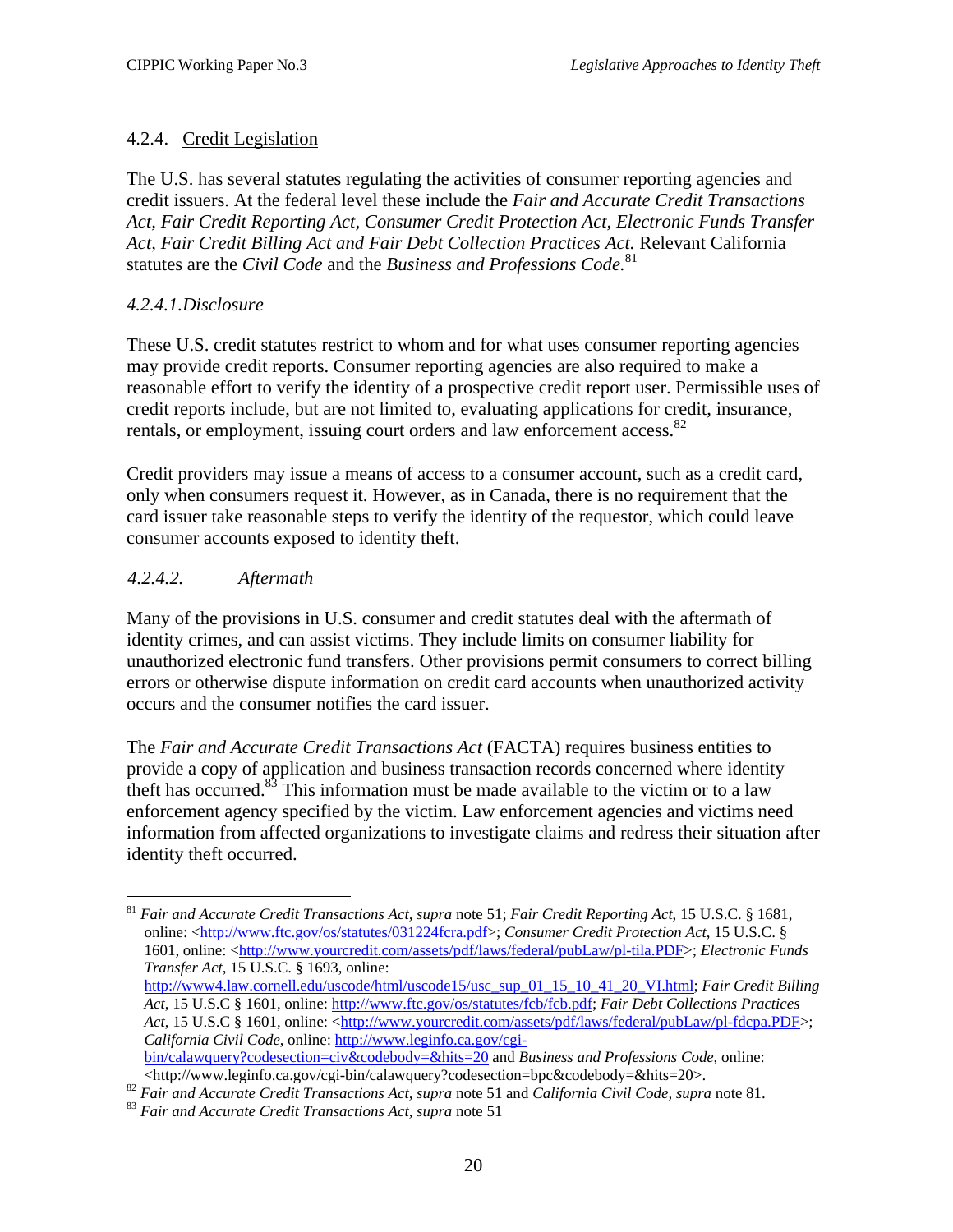<span id="page-26-0"></span>Other statutes limit the permissible behaviour of debt collectors, restricting when and how often they can communicate with alleged debtors and prohibiting them from engaging in harassing conduct.

## *4.2.4.3. Rights of Action*

U.S. consumer and credit laws provide consumers with a private right of action against consumer reporting agencies, users of credit reports and furnishers of information. Furthermore, although many types of violation involve limited liability, this limitation does not apply when false information was furnished with malice or wilful intent to injure the consumer.

### 4.2.5. General Legislation

Section 5 of the *Federal Trade Commission Act* prohibits organizations from making deceptive claims about the confidentiality and/or security of the personal information in their control.<sup>84</sup> However, organizations are not required to appropriately secure the information as long as they do not make erroneous claims about the quality of their safeguards.

The Federal Trade Commission seems especially concerned about the attractiveness of "data brokered" consumer information to identity thieves.<sup>85</sup> As a result, Bill S. 1789 would impose a duty on business entities that own, use or license personally identifiable information to adopt reasonable procedures to ensure the security and privacy of personal information.<sup>86</sup> However, this bill only applies to business entities possessing electronic personally identifiable information concerning more than 10,000 individuals.

## 4.2.6. Bills

1

A wide range of bills have been proposed over the past years to address the risk posed by identity theft and its aftermath. As noted in Working Paper 3B, some of these bills have become law. The keen interest of some U.S. legislators in strengthening identity theft laws stands in contrast to the Canada, where no government bills and only a few private member's bills have been introduced.

U.S. jurisdictions have proposed bills that would implement the following measures:

- − mandating that public agencies and business entities notify individuals of security breaches or unauthorized access to personally identifiable information;
- requiring consumer reporting agencies to implement security freezes;

<span id="page-26-1"></span>

<sup>84</sup> *Federal Trade Commission Act*, 15 U.S.C. §§ 41-58, online:

<span id="page-26-3"></span><span id="page-26-2"></span>

<sup>&</sup>lt;sup>85</sup> Federal Trade Commission, supra note 79 at 2-3.<br><sup>86</sup> Bill S. 1789 - *Personal Data Privacy and Security Act of 2005*, online: GovTrack.us <http://www.govtrack.us/data/us/bills.text/109/s1789.pdf>.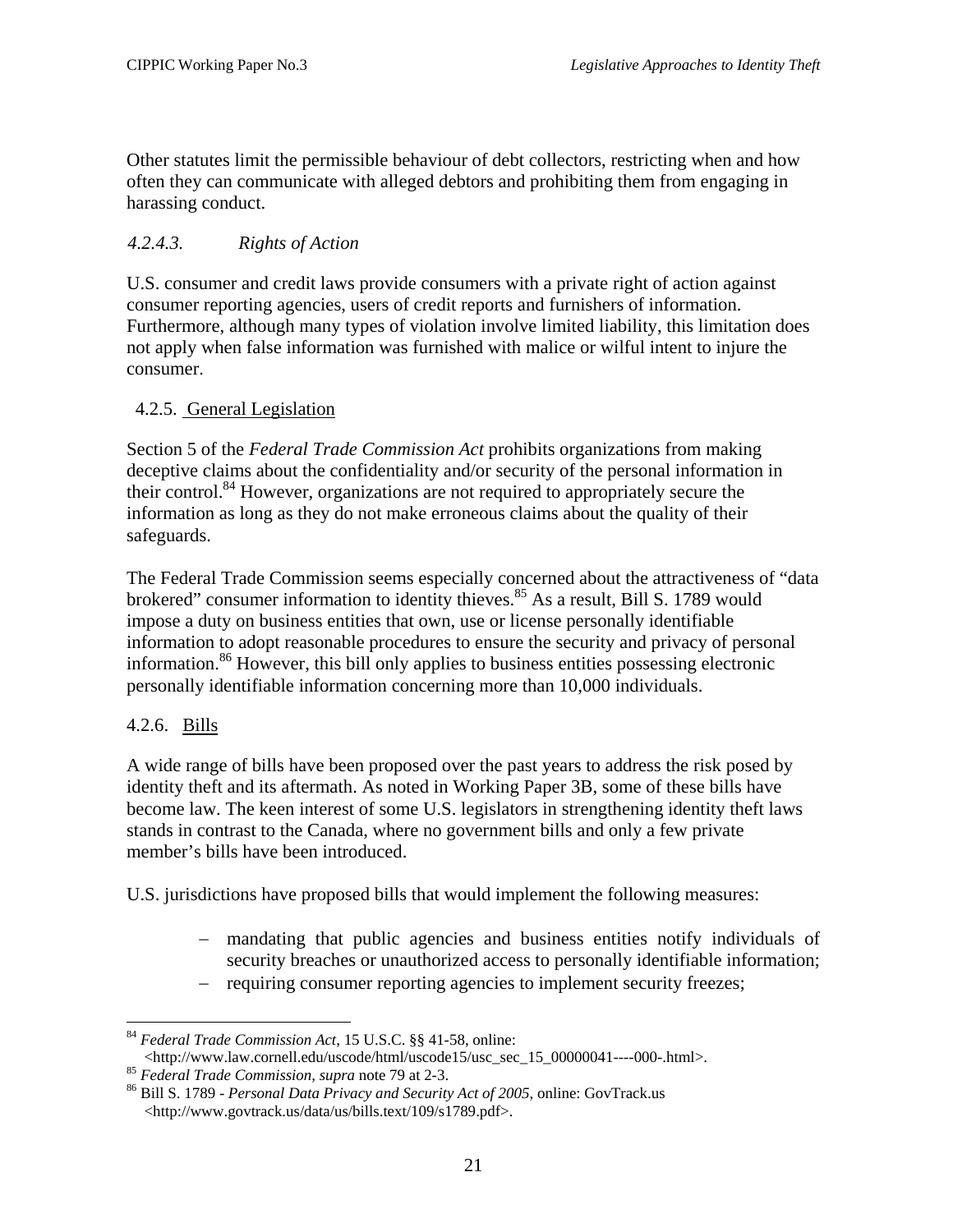- <span id="page-27-0"></span>− restricting the use, sale and display of SSNs and prohibiting requiring consumers to divulge their SSN to obtain goods or services;
- − creating new identity theft offences under certain circumstances, such as when a parent steals a dependent's identity;
- − imposing limits on the issuance of credit cards;
- − creating changes to duties when an individual requests a change of address with banks or the postal service;
- − prohibiting debt collectors from collecting debts once they have been notified that the debt results from identity theft or fraud;
- − prohibiting phishing;
- prohibiting the distribution of spyware and hard-to-uninstall software;
- − requiring the collection of data and statistics on different identity crimes;
- − regulating the business practices of "data brokers" that are not consumer reporting agencies;
- − requiring businesses that own, use or license personal information to implement appropriate security measures;
- − providing funds to law enforcement agencies;
- − creating new rights of action against those who violate legal requirements;
- − providing funds to promote research on identity theft and fraud; and
- − requiring that businesses obtain consumer consent before selling personal information to non-affiliated third parties.

Other bills that are not directly related to identity theft also recognize the risk of this crime by providing that certain information can be redacted from some records.

## **4.3. California**

Our inventory of California identity theft laws includes a number of statutes that provide a higher degree of protection against identity theft than do federal statutes. This confirms that California is a leader in developing an innovative legal framework to combat this crime. Highlights of California identity theft laws include the following:

#### 4.3.1. Identity theft offence

The California *Penal Code* contains an identity theft-specific provision.<sup>87</sup> This offence also covers corporate identity theft, by defining a "person" as "a natural person, firm, association, organization, partnership, business trust, company, corporation, limited liability company, or public entity". As with the federal law, possession of the personal information of another person, with intent to defraud, is criminalized.

<span id="page-27-1"></span><sup>1</sup> <sup>87</sup> *California Penal Code*, s. 530.5, online: [http://www.leginfo.ca.gov/cgi](http://www.leginfo.ca.gov/cgi-bin/calawquery?codesection=pen&codebody=&hits=20)[bin/calawquery?codesection=pen&codebody=&hits=20](http://www.leginfo.ca.gov/cgi-bin/calawquery?codesection=pen&codebody=&hits=20)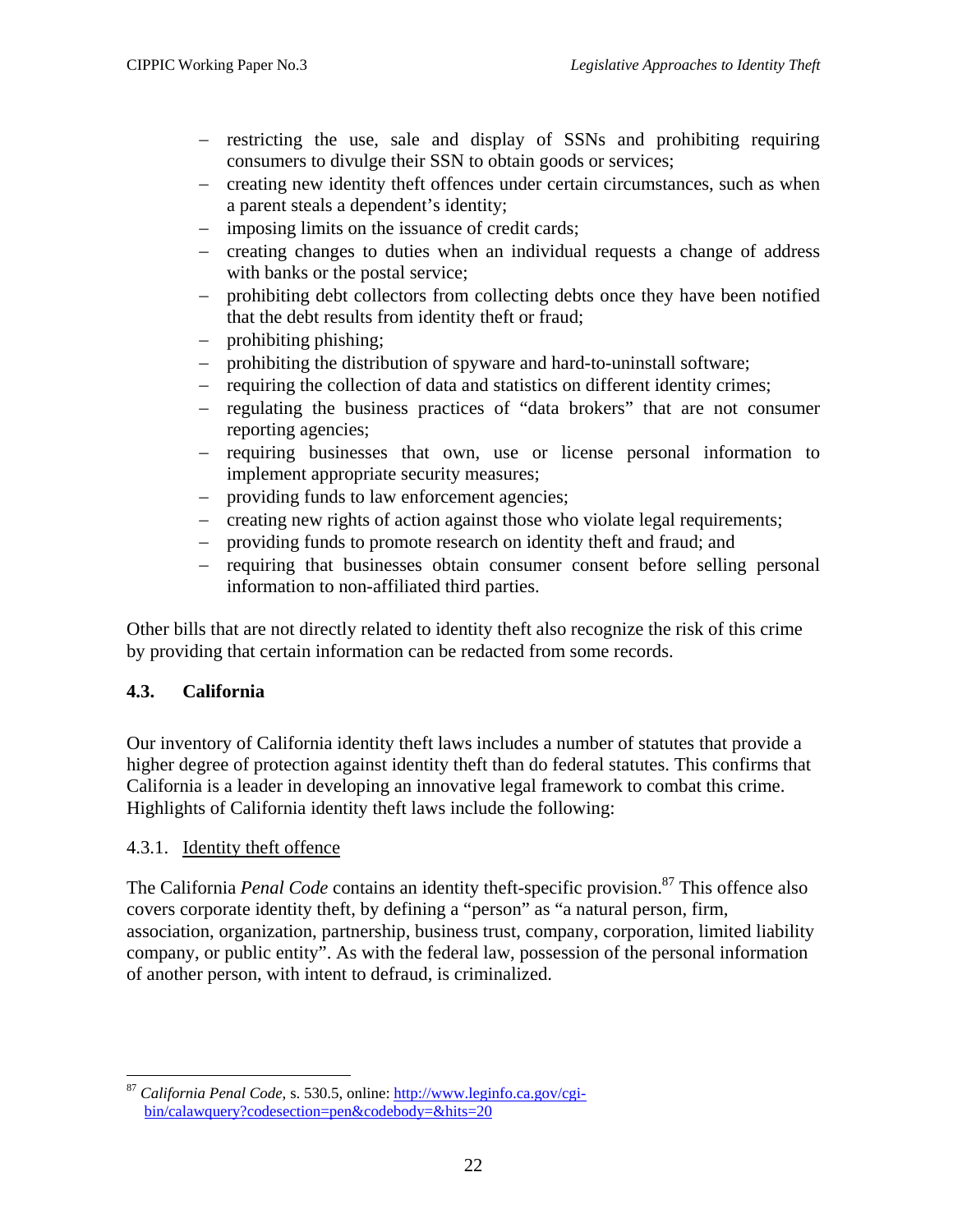#### <span id="page-28-0"></span>4.3.2. Notification of security breaches

California was the first state to enact provisions requiring public agencies and businesses to notify California residents of any unauthorized access to their computerized personal information held by the agency or business[.88](#page-28-1) The California legislation is discussed in the CIPPIC White Paper on Approaches to Security Breach Notification.<sup>89</sup>

The provisions require notification only when an individual's first name or first initial and last name are stored in combination with other data such as a SSN, driver's license number or bank account information. This ensures that notification is required only when there is a serious and immediate threat of identity theft.

#### 4.3.3. Security freeze

Californians have a right to place a security freeze on their credit file.<sup>90</sup> This right can provide a strong defence against identity theft. The security freeze prohibits consumer reporting agencies from releasing an individual's credit report to a third party without prior express authorization by the consumer. When a consumer requests this protection, he or she is protected against one of the most common identity theft scenarios, in which a thief uses a victim's identity to obtain new credit. This protection is only effective, however, if credit grantors require a credit check before granting new credit.

#### 4.3.4. Right to investigation

California was also the first state to give its citizens the right to obtain a copy of the police report on their identity theft case.<sup>91</sup> Obtaining a police report is an important first step in dealing with the aftermath of identity theft. The police report can be provided to creditors to substantiate that an individual is a victim of identity theft and not liable for certain transactions. The police report can also be used to obtain records from businesses that the identity thief defrauded.

#### 4.3.5. Right to business records

The California Penal Code gives identity theft victims the right to obtain information about any account opened in their name by an identity thief, upon presentation of a police report. $92$ This information must include the personal information used to open the account and records of all business transactions conducted with identity thieves.

<span id="page-28-1"></span><sup>1</sup> <sup>88</sup> *California Civil Code,* ss. 1798.29, 1798.82-1798.84, online: <http://info.sen.ca.gov/pub/01- 02/bill/sen/sb\_1351-1400/sb\_1386\_bill\_20020926\_chaptered.html>.

<span id="page-28-2"></span><sup>89</sup> *CIPPIC, supra* note 1.

<span id="page-28-3"></span><sup>90</sup> *California Civil Code, supra* note 88 at s. 1785.11.2

<span id="page-28-4"></span><sup>91</sup> *California Penal Code, supra* note 87 at s. 530.6.

<span id="page-28-5"></span><sup>92</sup> *Ibid.* at s. 530.8.